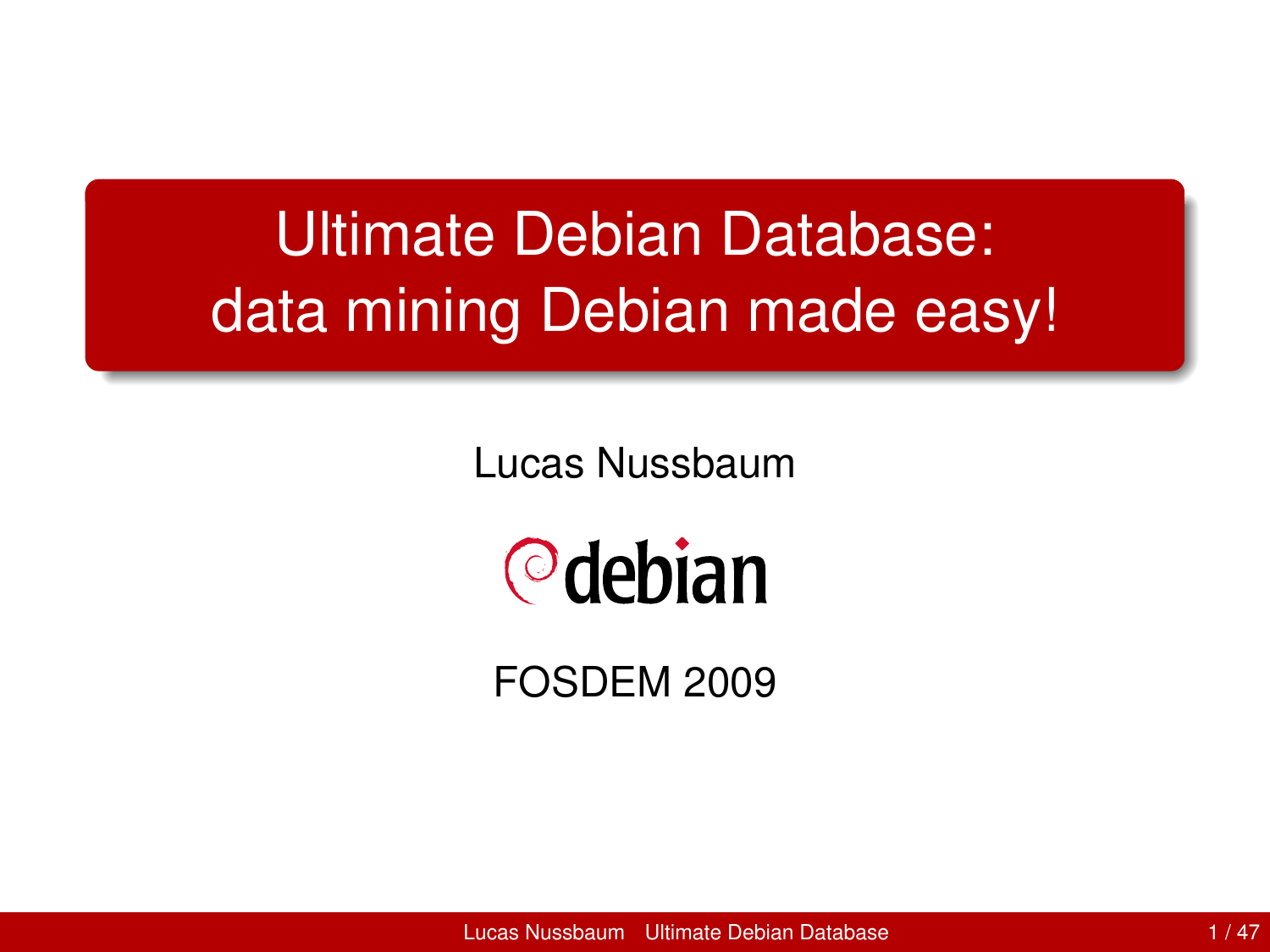A lot of different sources of data in Debian

With different data formats : text files, BerkeleyDB, SQL databases, ...

Need to combine them all : Mainly for Quality Assurance, e.g :

- *Packages of priority* ≥ *standard with RC bugs ?*
- *Maintainers with lots of outdated/buggy packages ?*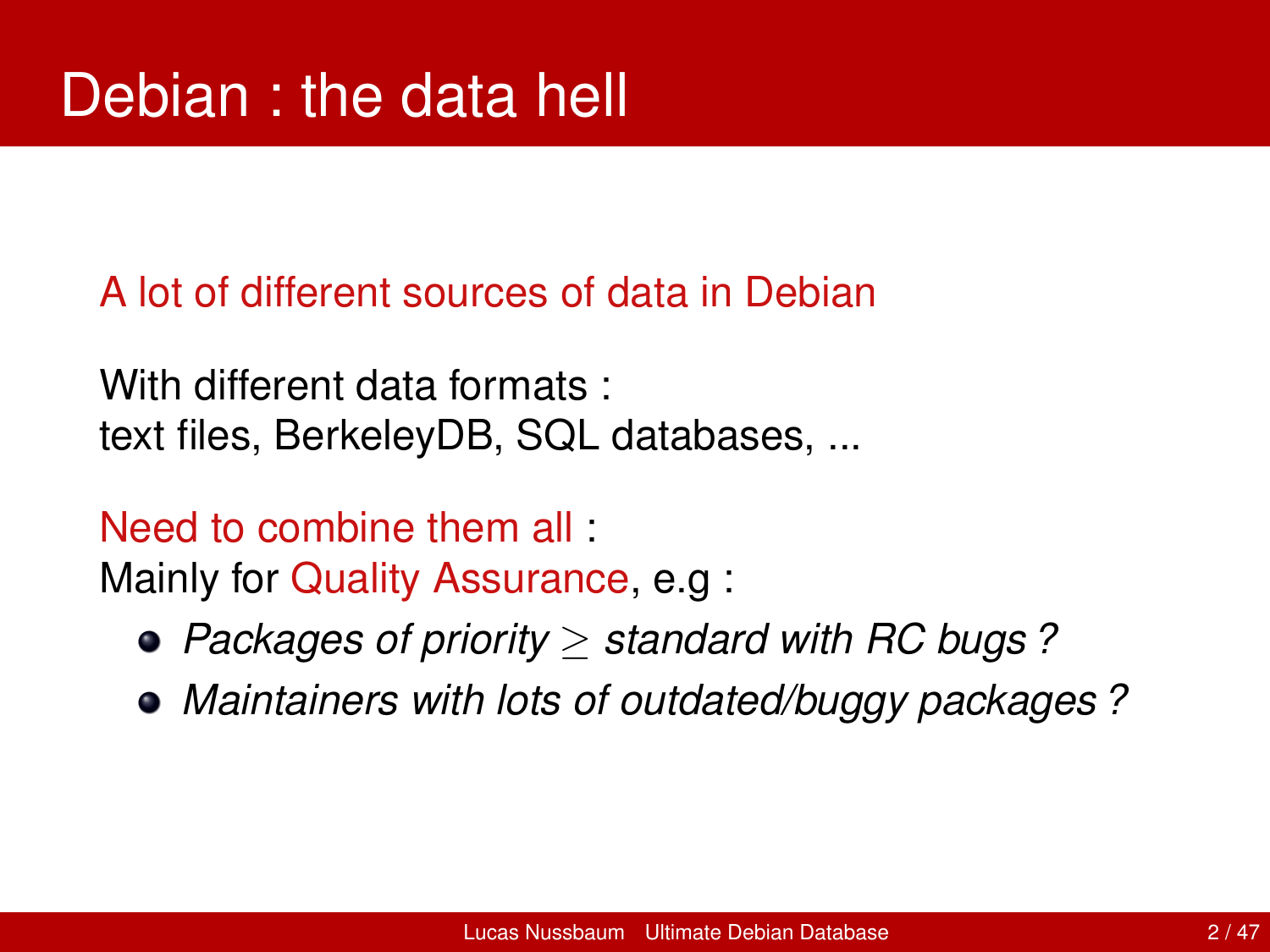Idea :

- **Import all the data in a single (Postgre)SQL DB**
- Easier to query (relatively well-known interface)
- *The* proper way of joining data together
- No need to write problem-specific scripts
	- e.g the *how many packages in Debian ?* thread on Planet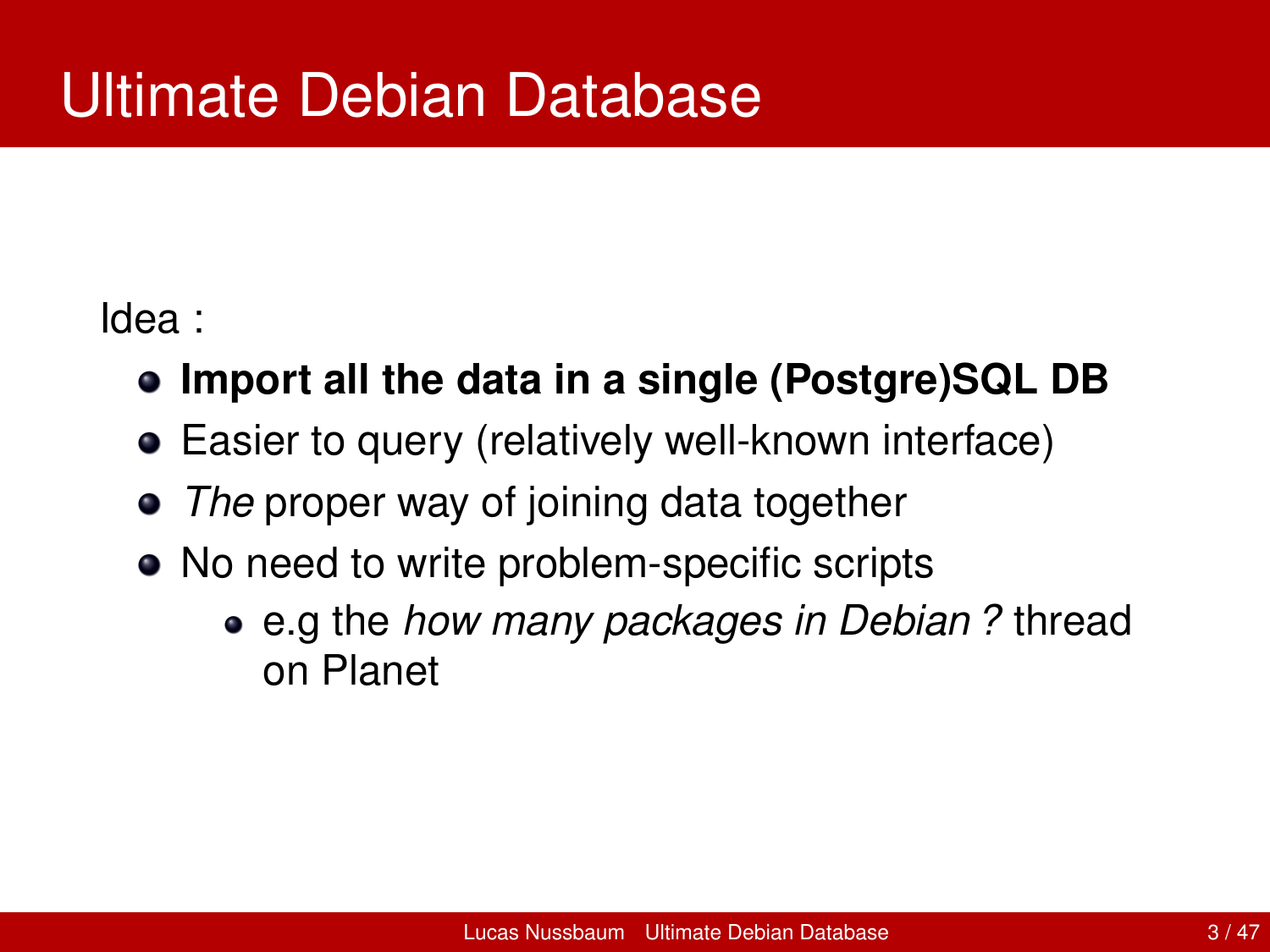

Started as a Google Summer of Code project in 2008

Student : Christian von Essen (Neronus)

Mentors :

- Lucas Nussbaum (lucas)
- Marc Brockschmidt (HE)
- Stefano Zacchiroli (zack)

Results :

- Very good work from Christian
- Usable code at the end of the summer
	- mostly Python, some Perl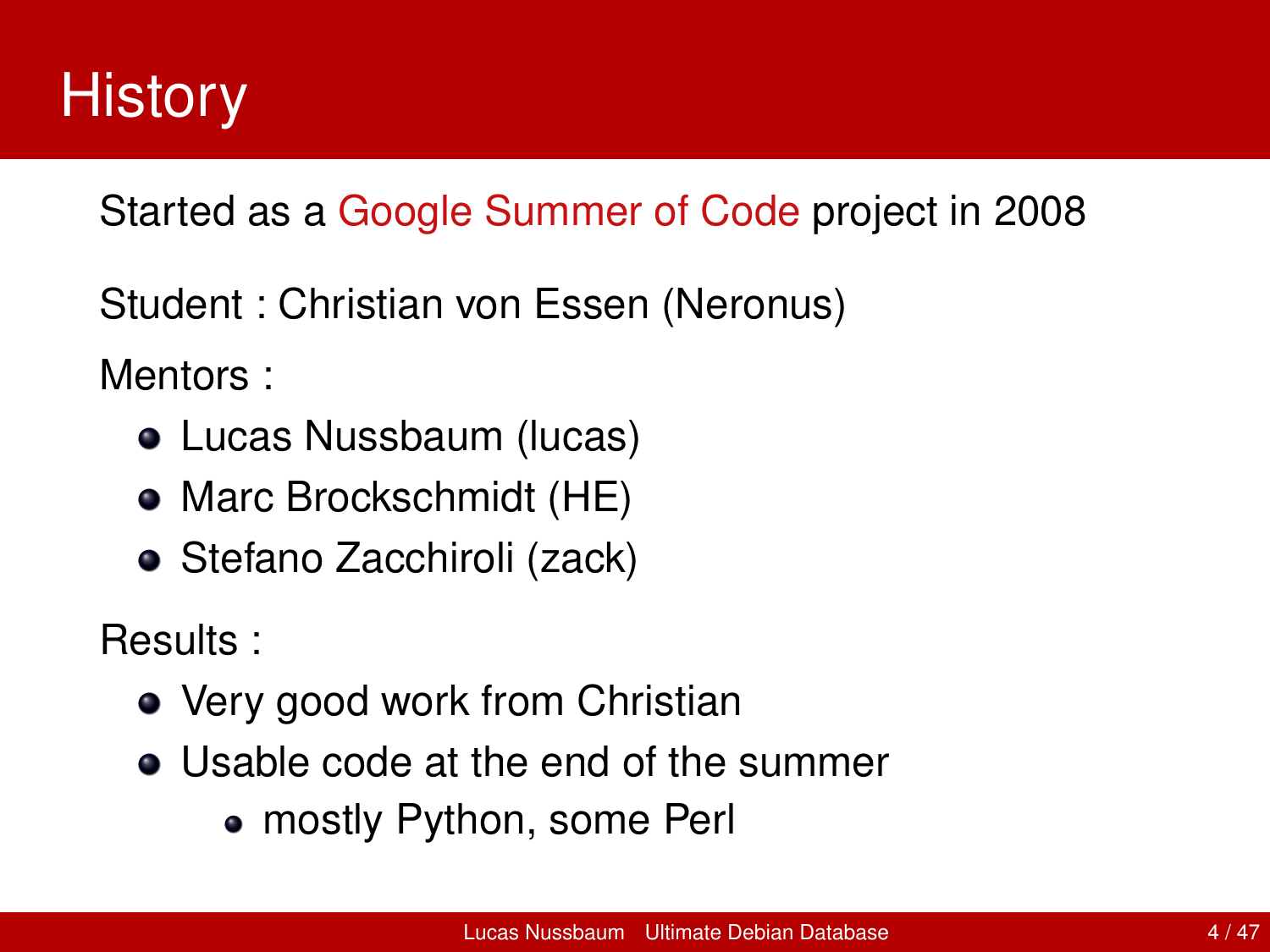Not problem-specific, no typical queries (not projectb or the new wanna-build DB !)

Schema :

- $\bullet$  Typical user  $==$  human
- Make it easy to write/run queries
- Performance ? important, but not a critical goal
- No *surrogate keys*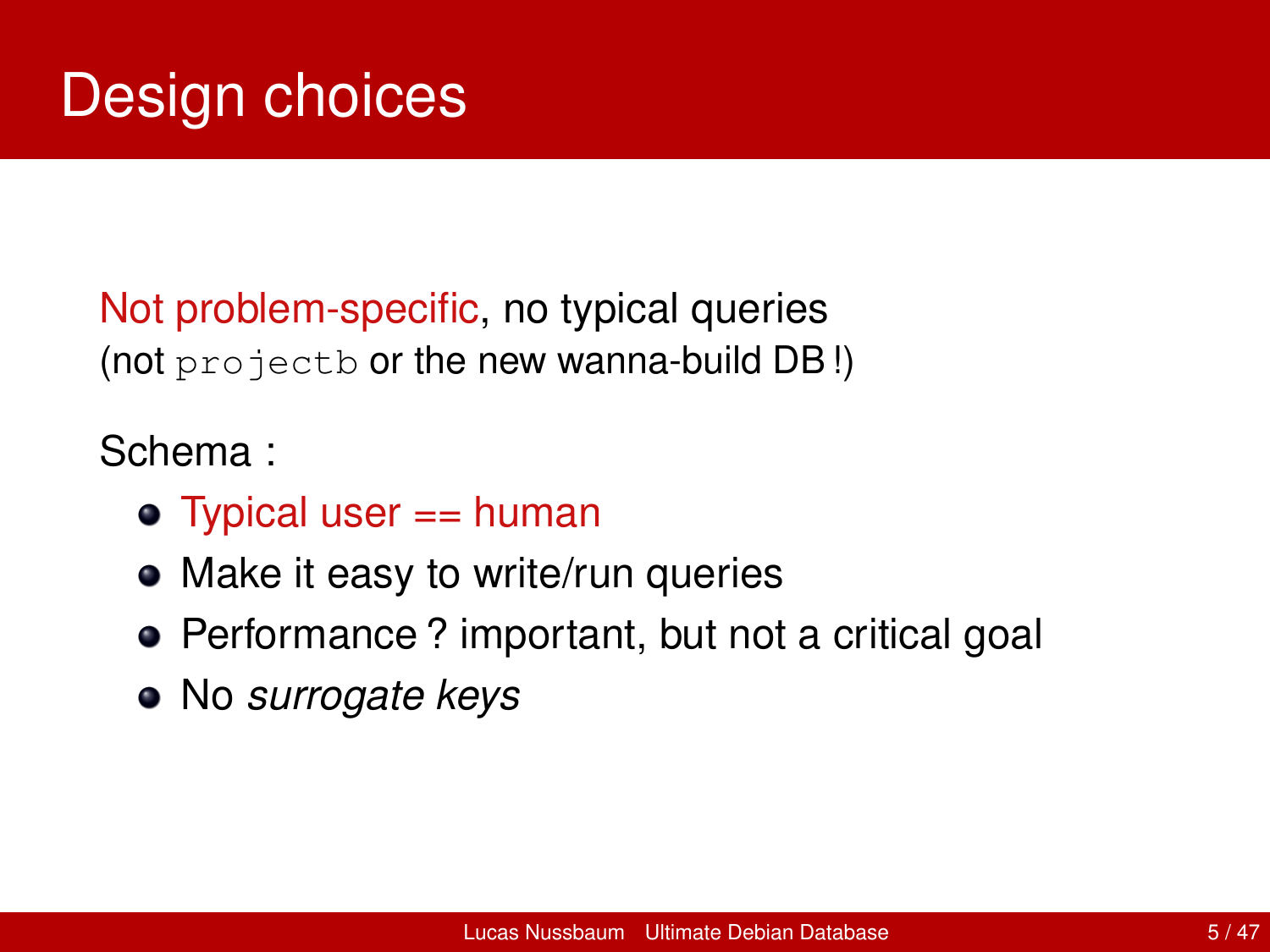# Surrogate key

- Unique identifier (usually integer)
- Used as primary key
- Not derived from any application data

packages (**package\_id**, package\_name, ...)

```
MySQL : AUTO_INCREMENT
PostgreSQL : serial
```
Has both advantages and disadvantages

```
Details :
http://en.wikipedia.org/wiki/Surrogate_key
```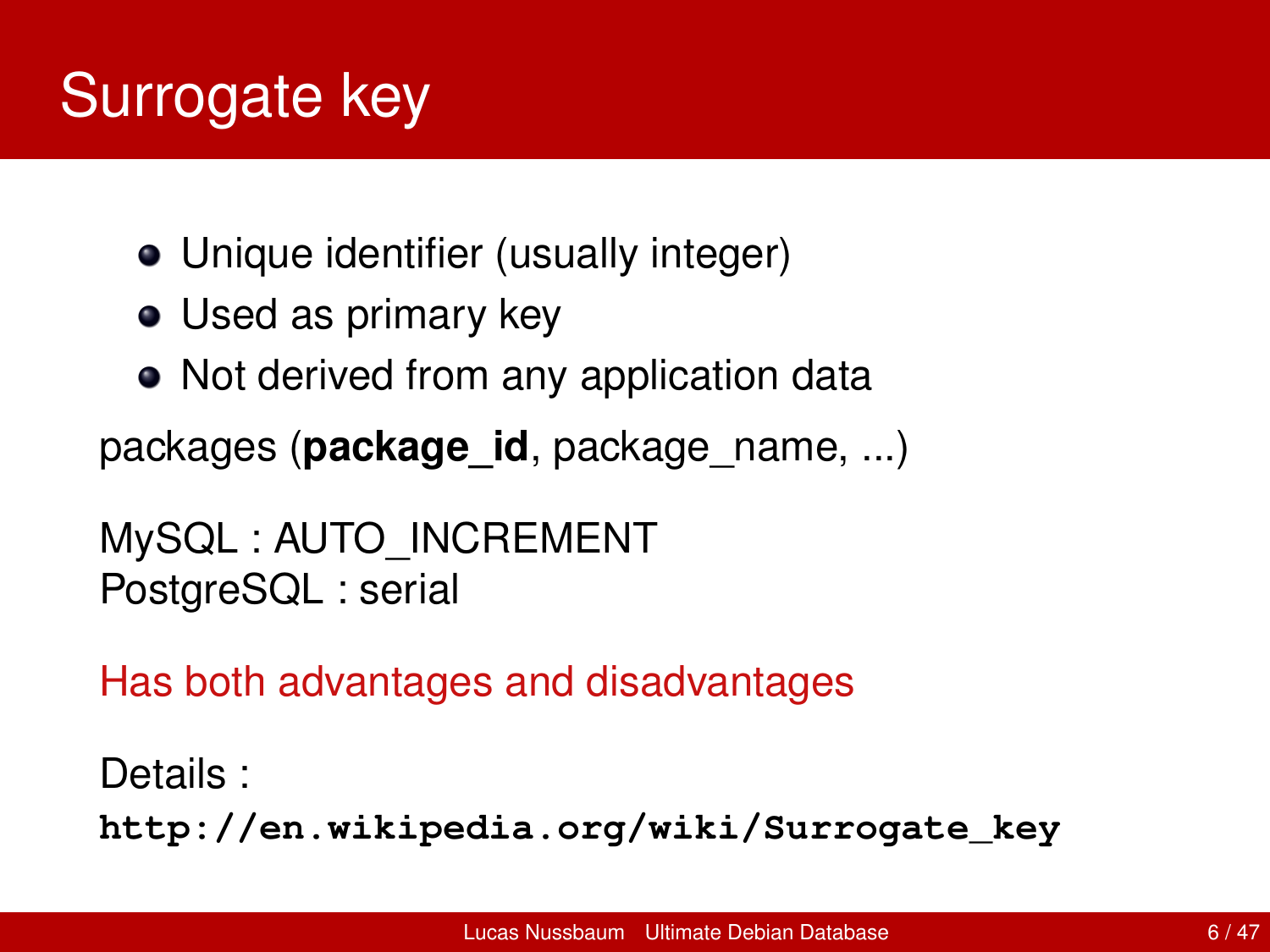# Design choices (2)

Data :

- **Correctness is critical**
- Partial updates ? Often difficult/risky
- Solution : complete data reloads
	- Using transactions to avoid temporary unavailability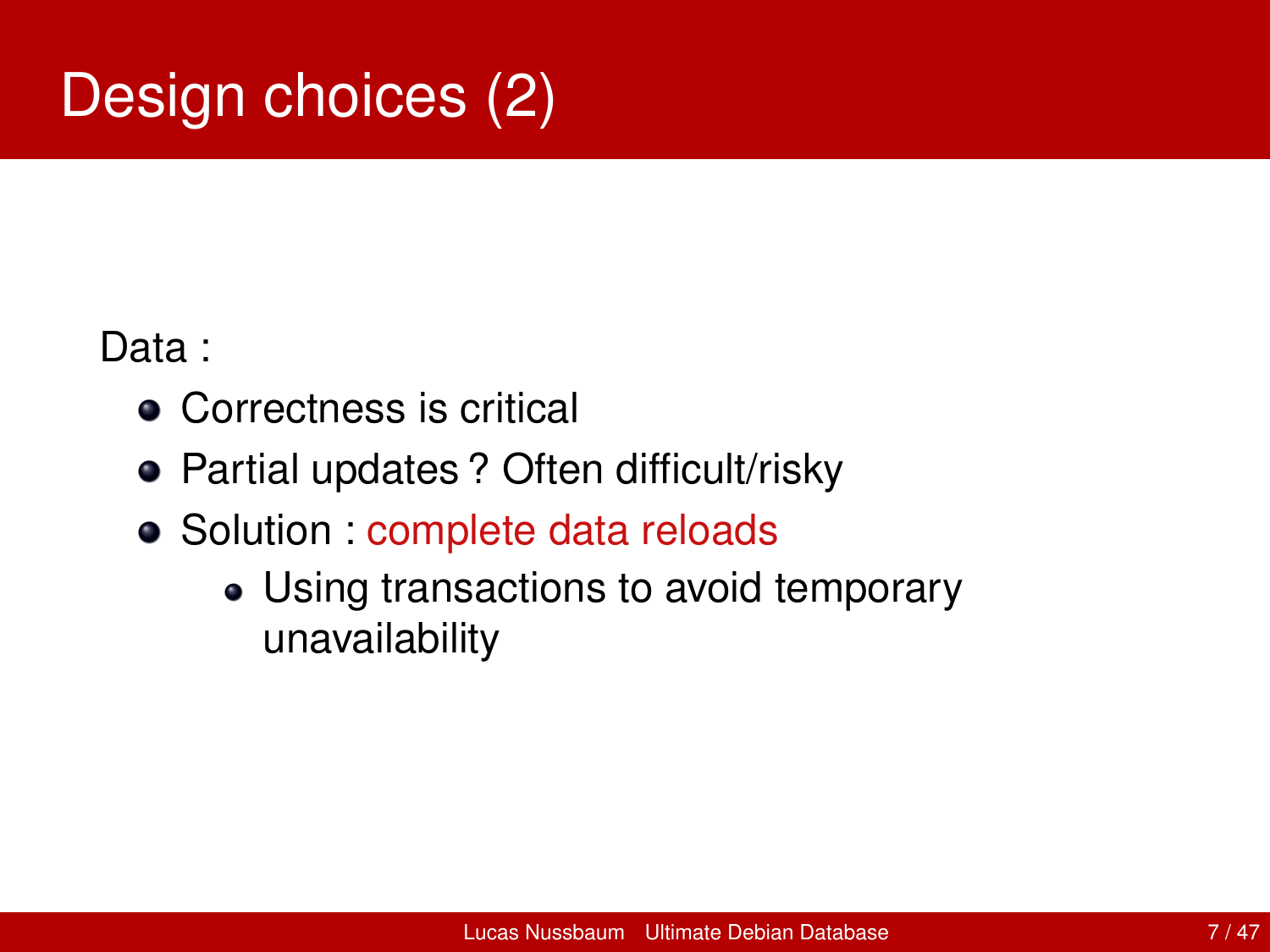# Design choices (3)

Debian is inconsistent

What does "package" mean ?

Inconsistency can be interesting for QA

- $\Rightarrow$  Keep inconsistency in UDD
- $\Rightarrow$  No foreign keys between data sources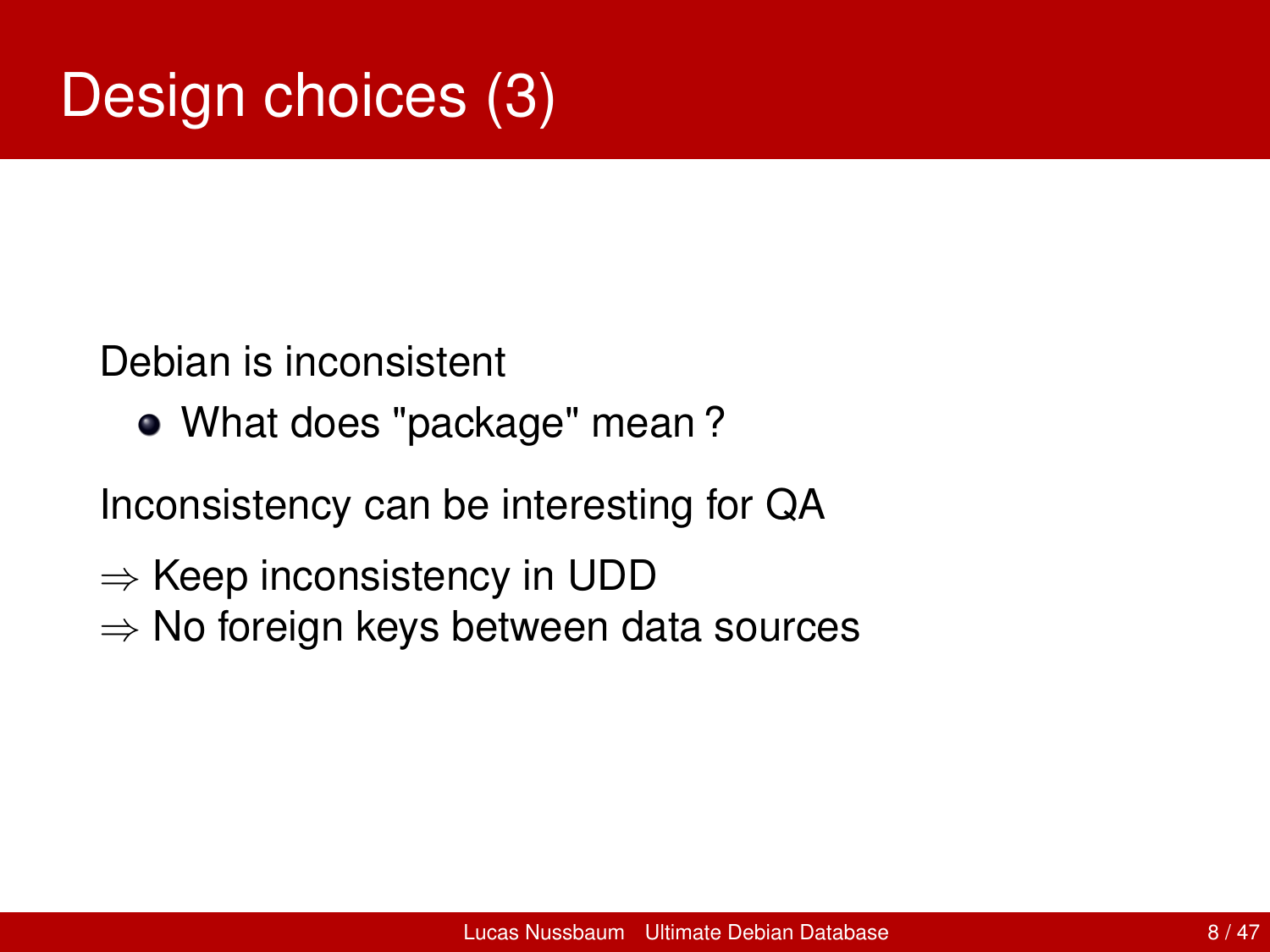### Current status

- Hosted on **udd.debian.org** (aka piuparts.cs.helsinki.fi)
	- German cabal hosted udd.debian.**net**
- Uses PostgreSQL 8.3 (required)
- You can connect from

{merkel,alioth,master}.d.o

- e.g : /usr/lib/postgresql/8.3/bin/psql service=udd
- Even non-DDs can connect !
- Please don't D.O.S UDD !
- Schema / data is semi-stable

#### More info :

<http://wiki.debian.org/UDD>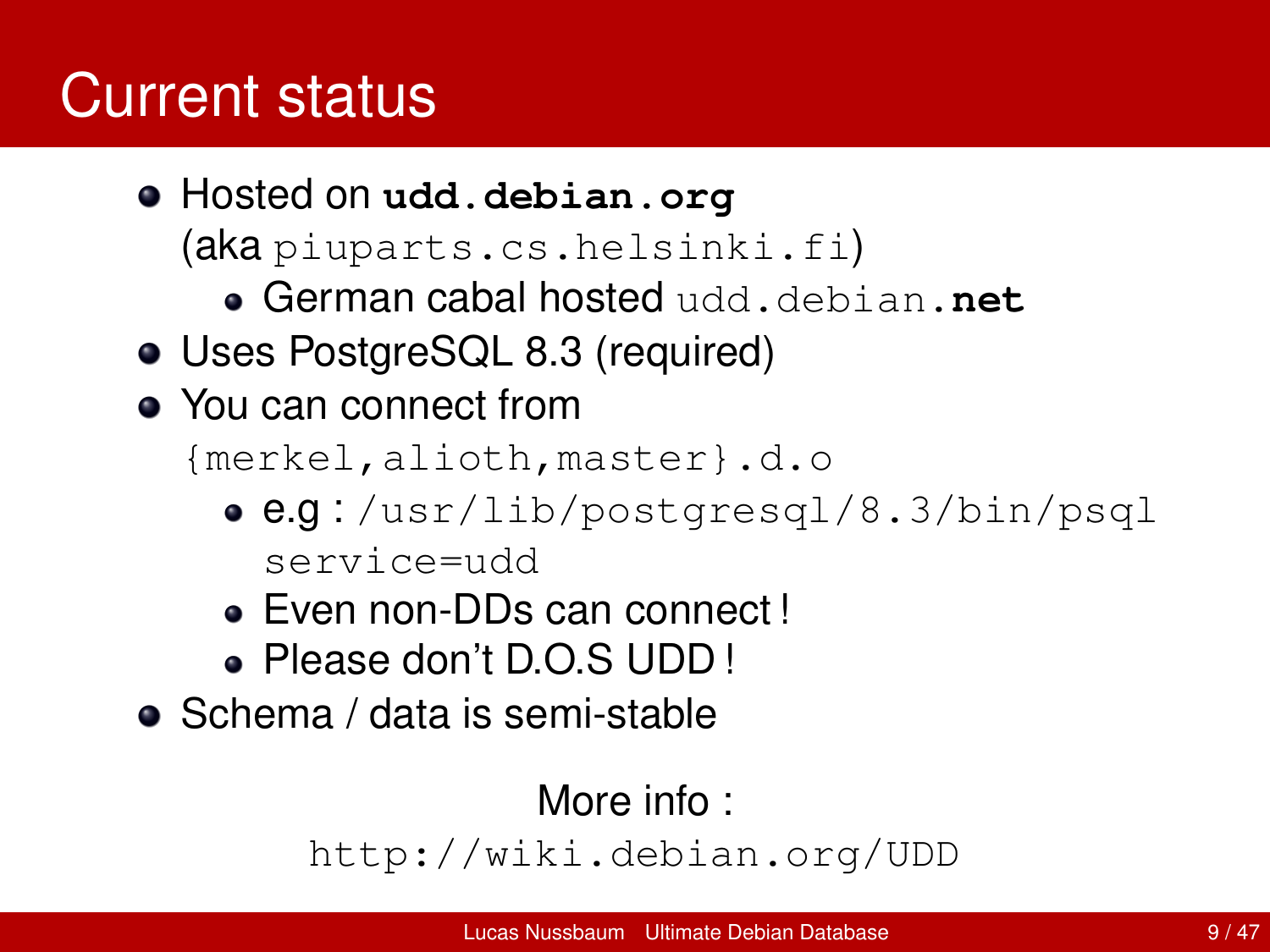All those sources are imported using :

- Working and monitored scripts
- Ran regularly (cron jobs or ssh triggers)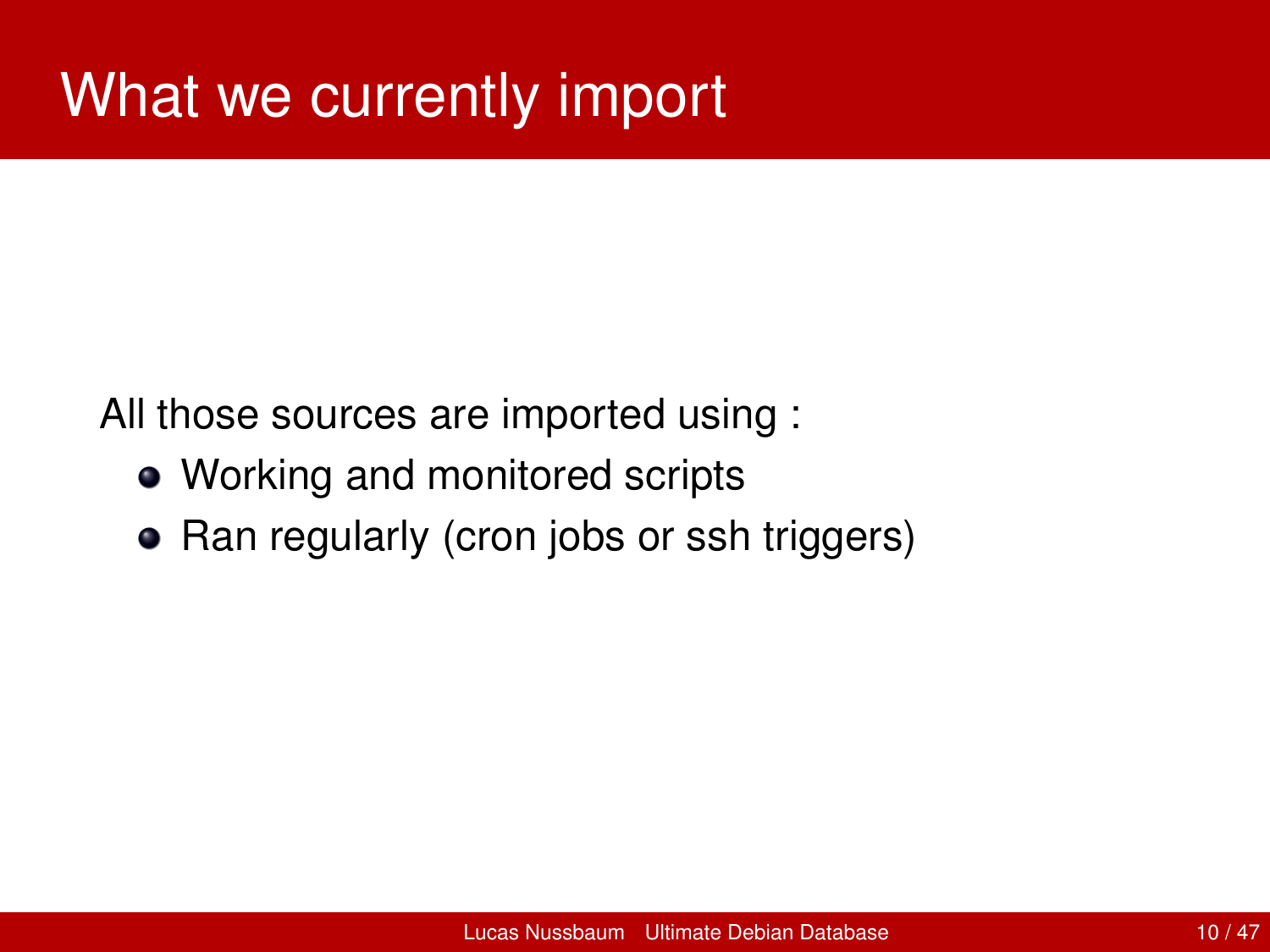Imported from the Sources and Packages files

**• From Debian and Ubuntu** 

Almost all fields are imported

Except typos, and non-standard fields : Orginal-Maintainer, Origianl-Maintainer, Originalmaintainer, Build-Recommends, Npp-\*, Gstreamer-\*, Vdr-patchlevel, ...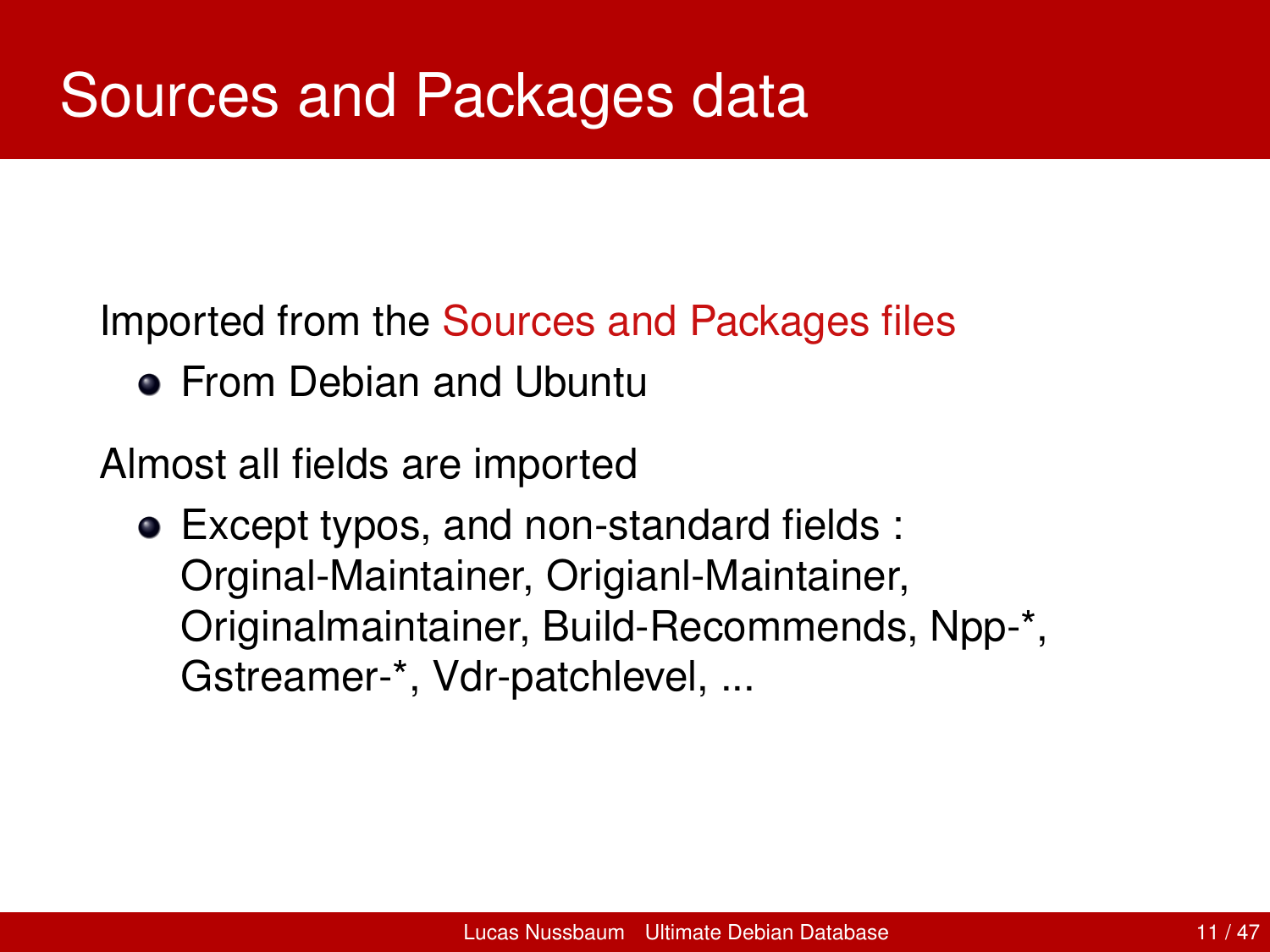### Sources and Packages data (2)

select distribution, release, count (\*) from all sources group by distribution, release order by distribution, release ;

| distribution     | release                | count |
|------------------|------------------------|-------|
| debian           | etch                   | 10558 |
| debian           | etch-proposed-updates  | 40    |
| debian           | etch-security          | 257   |
| debian           | experimental           | 1062  |
| debian           | lenny                  | 12562 |
| debian           | lenny-proposed-updates | 65    |
| debian           | lenny-security         | 17    |
| debian           | sid                    | 13477 |
| debian-backports | etch                   | 496   |
| debian-volatile  | etch                   | 8     |
| ubuntu           | hardy                  | 14302 |
| ubuntu           | intrepid               | 15131 |
| ubuntu           | jaunty                 | 15505 |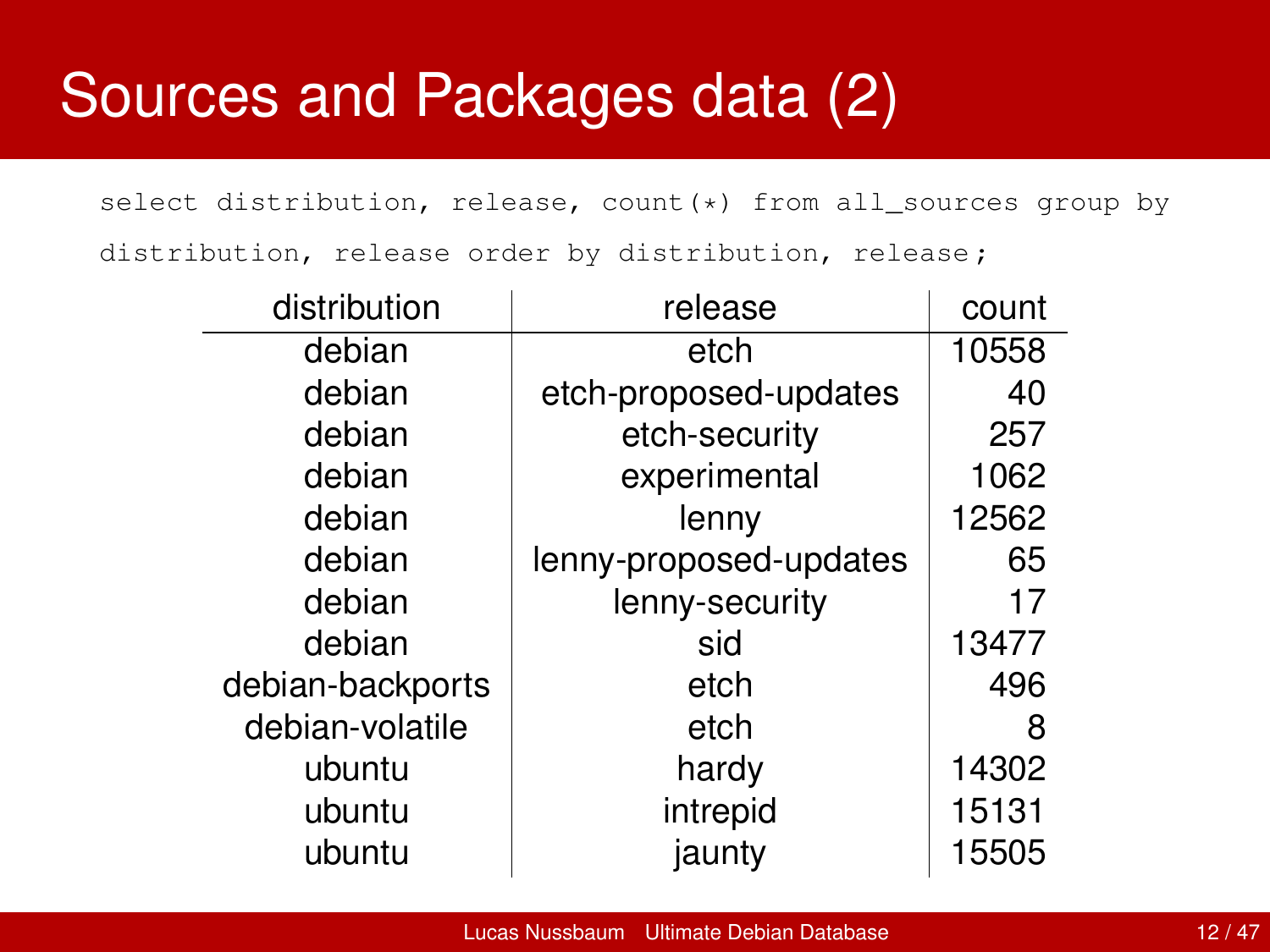### Sources and Packages data (3)

Packages table : one row per (package, version, architecture, distribution, release, component)

 $\Rightarrow$  534724 rows ! (only Debian, Ubuntu is a different table)

 $\Rightarrow$  packages\_summary table without architecture information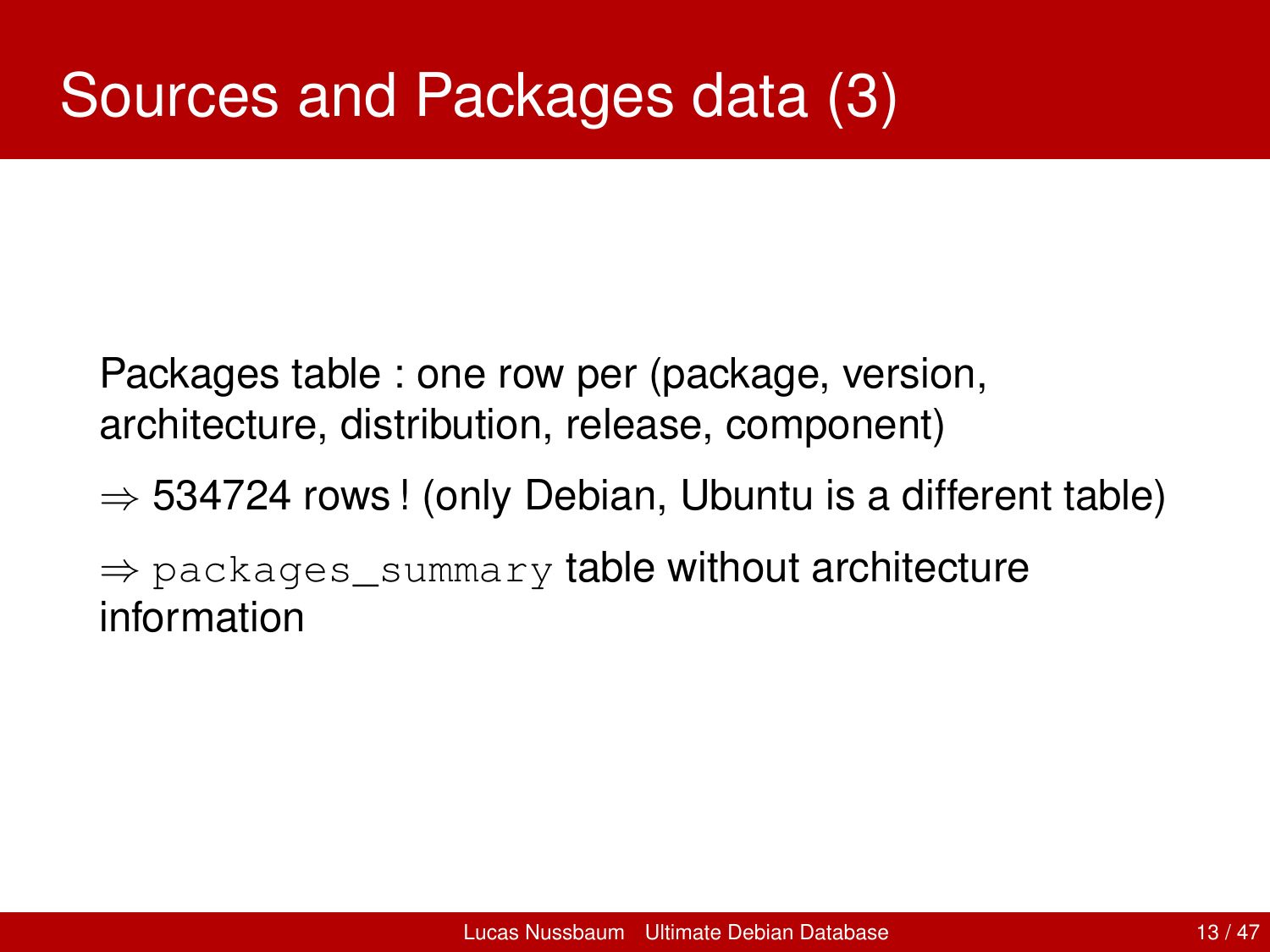# Debian bugs

#### BTS : file-based storage

/org/bugs.debian.org/spool/db-h/56/129956.summary

- Use the Debbugs perl module
- Performance problem : need to open and read many small files Use posix fadvise(2)?

• Allows to predeclare an access pattern Preload all files into cache ?

Currently :

- Importing unarchived bugs : 27 minutes
- Importing archived bugs : 82 minutes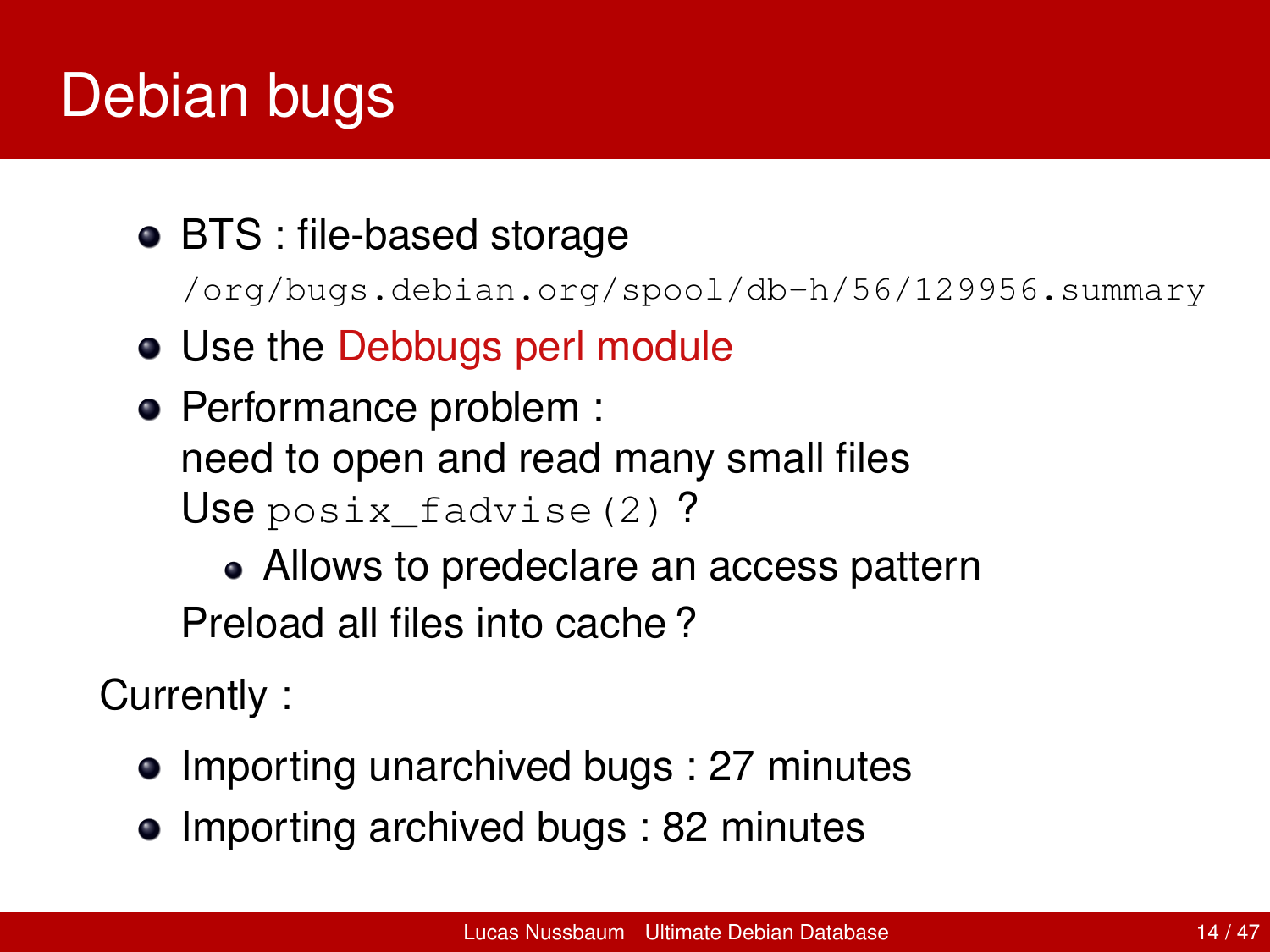# Debian bugs (2)

We also compute :

- the corresponding source package
- affects\_(stable|testing|unstable|..)

udd=> select count $(*)$  from bugs where affects testing and severity  $>= '$  serious';

count

-------

128

(1 row)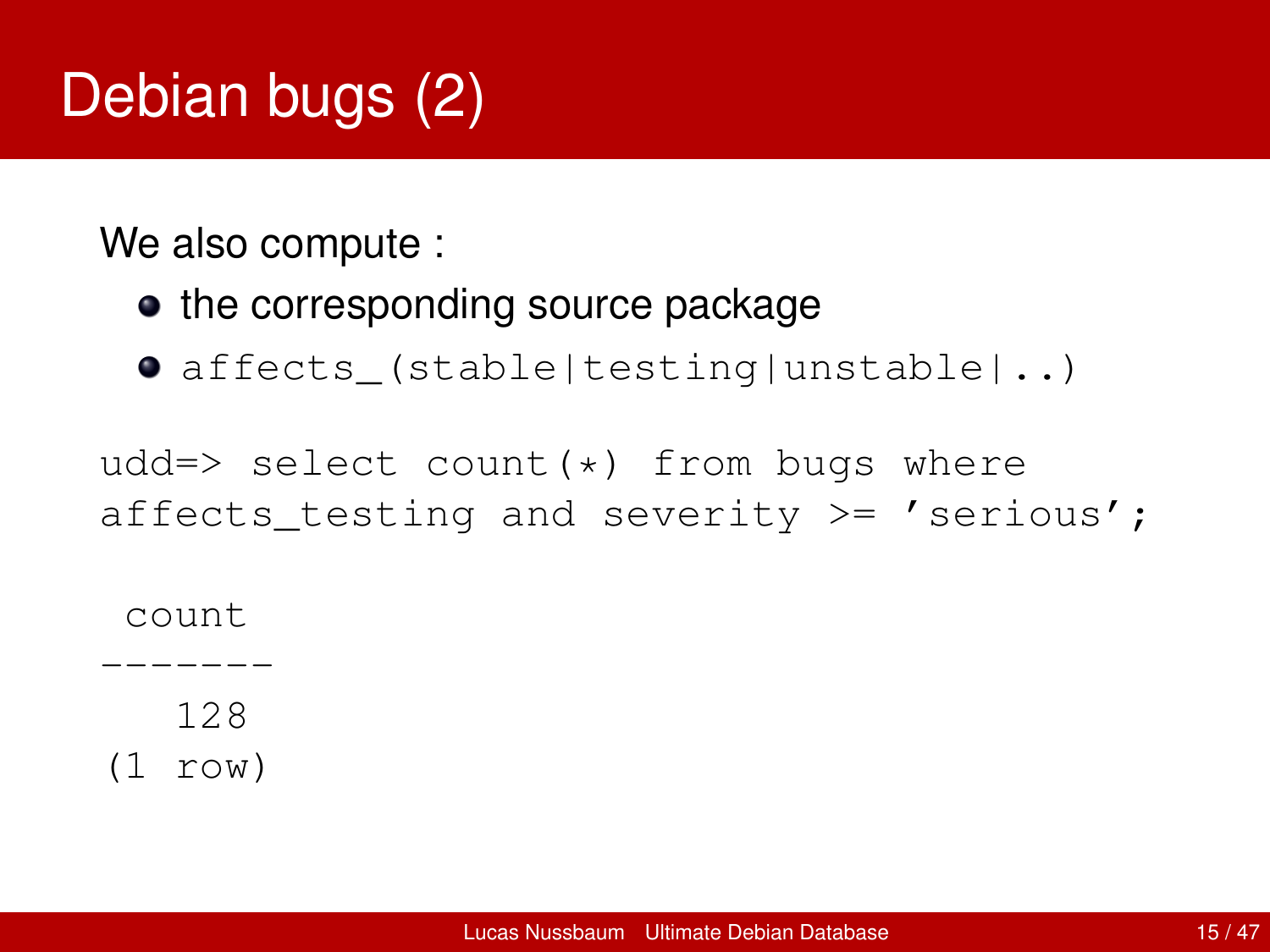Another proof that proprietary software is evil.

Two usable "APIs" :

- Text version of bugs <https://bugs.launchpad.net/bugs/231402/+text>
- REST API (recent)

Problem with both :

Fetch several bugs with a single HTTP request ? no !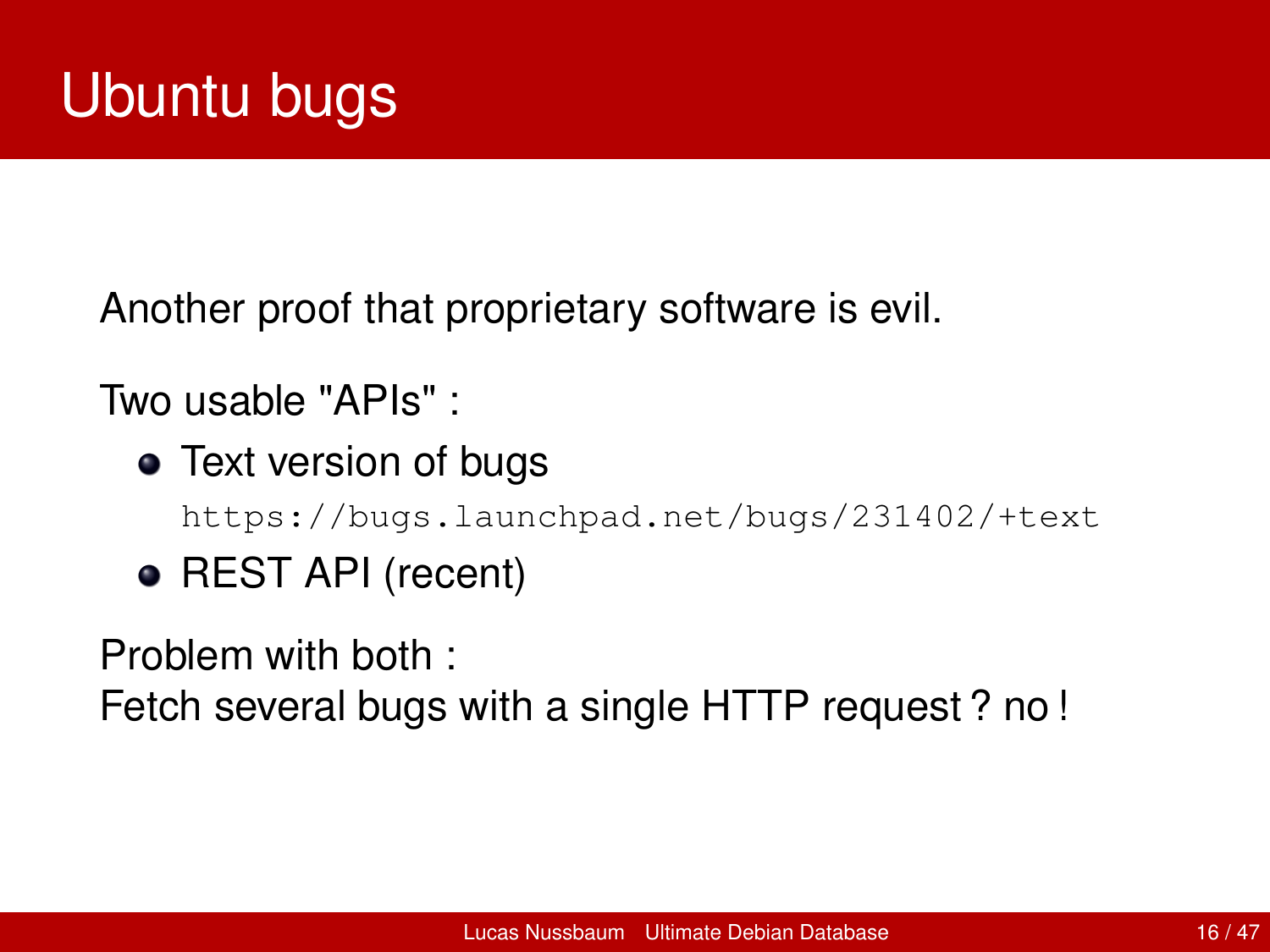# Ubuntu bugs (2)

"Solution" :

- Run several workers in parallel that fetch bug data
- Worked *too* well : DOSed Launchpad with 8 workers
- Slowed down. Takes about 2 hours every day

Bug to ask for a text export of all bugs in a single file : LP #231402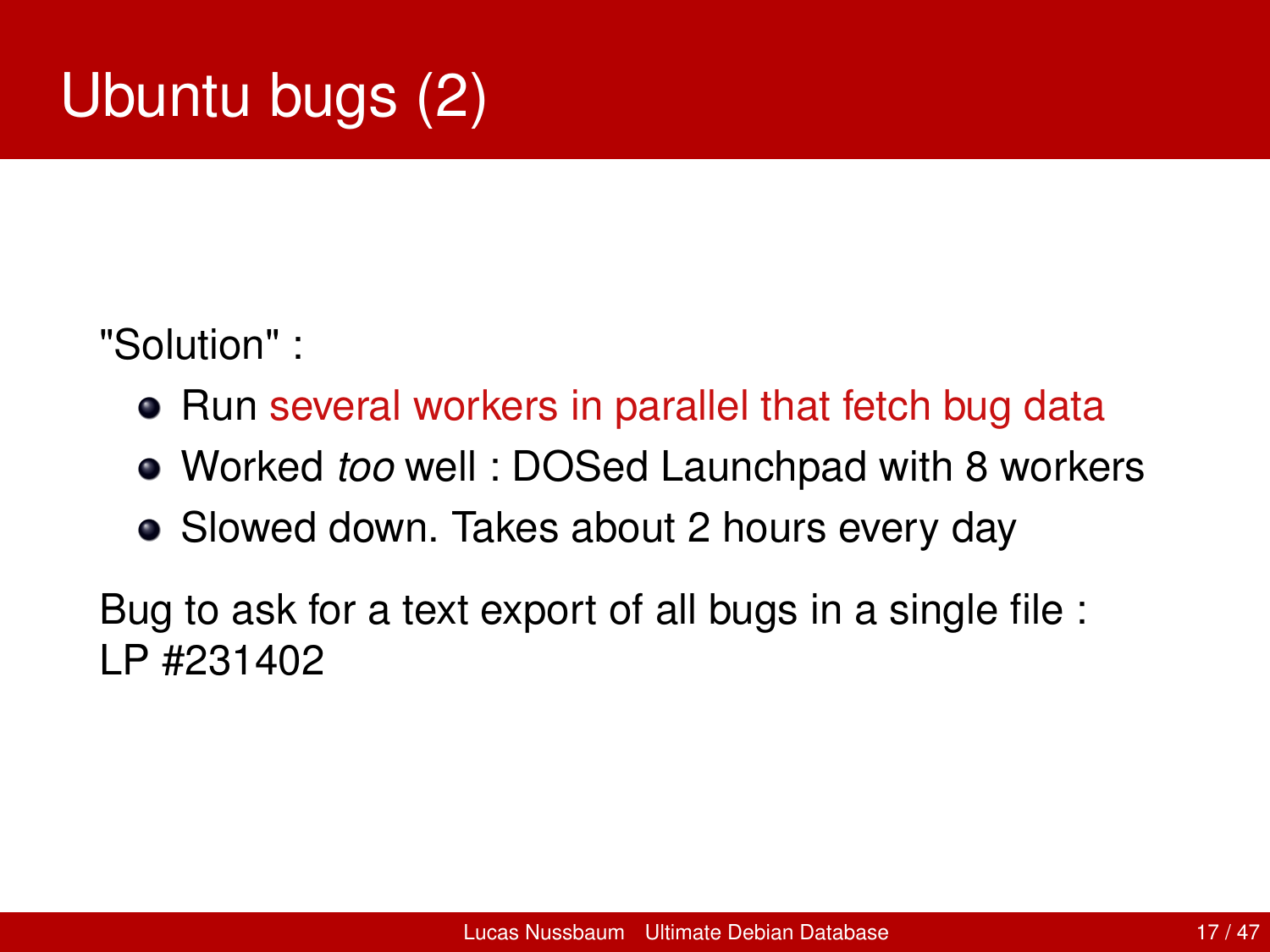### Popularity Contest

#### For both Debian and Ubuntu

Also popcon\_src : popularity contest for source packages

popcon(package, insts, vote, olde, recent, nofiles) popcon\_src(source, insts, vote, olde, recent, nofiles)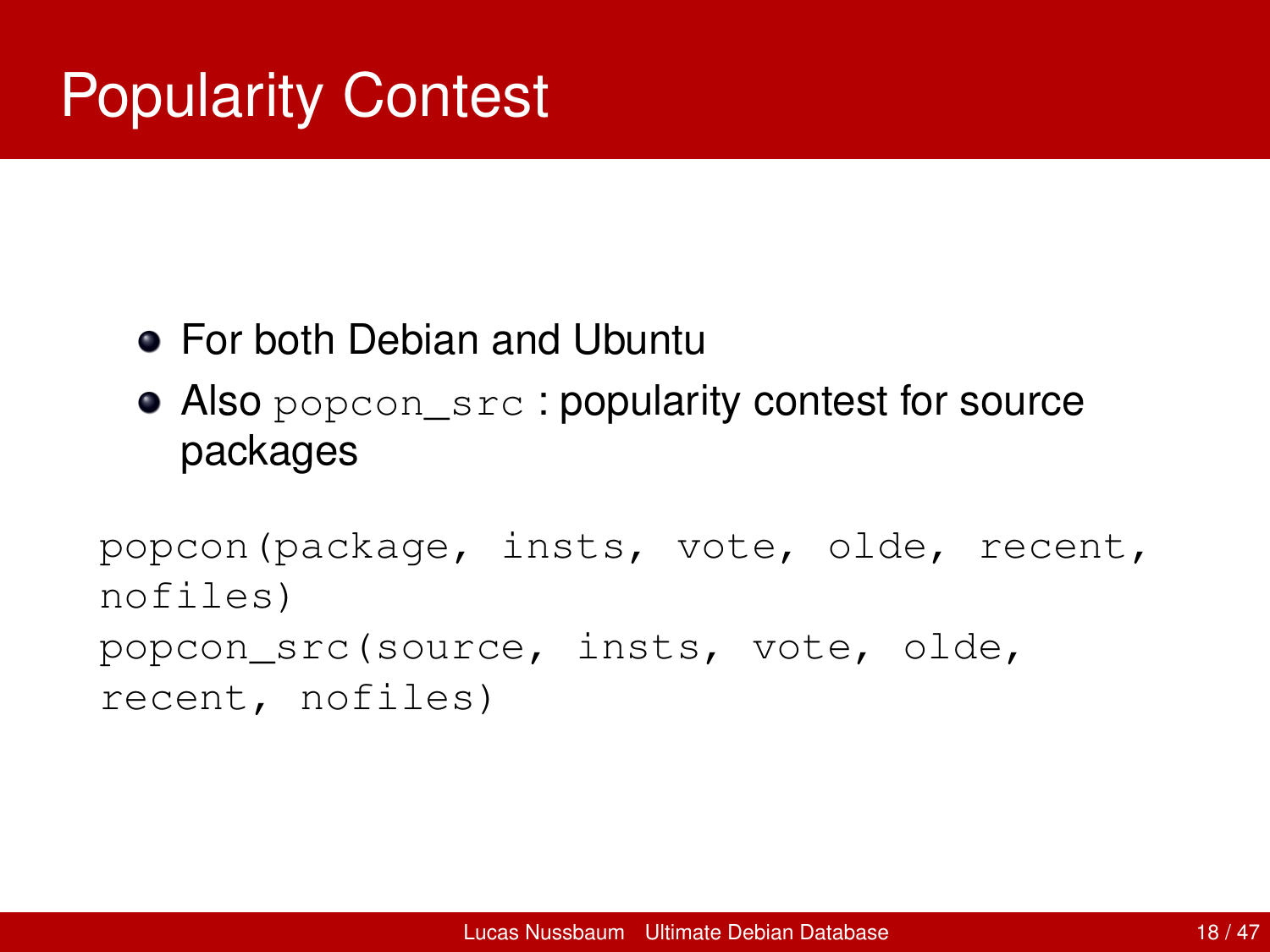Imported from <http://lintian.debian.org/lintian.log>

lintian(package, tag\_type, package\_type, tag)

#### Most "popular" Lintian tags :

select tag, tag\_type, count(\*) from lintian where tag type  $!=$  'information' group by tag, tag\_type order by count desc limit 10;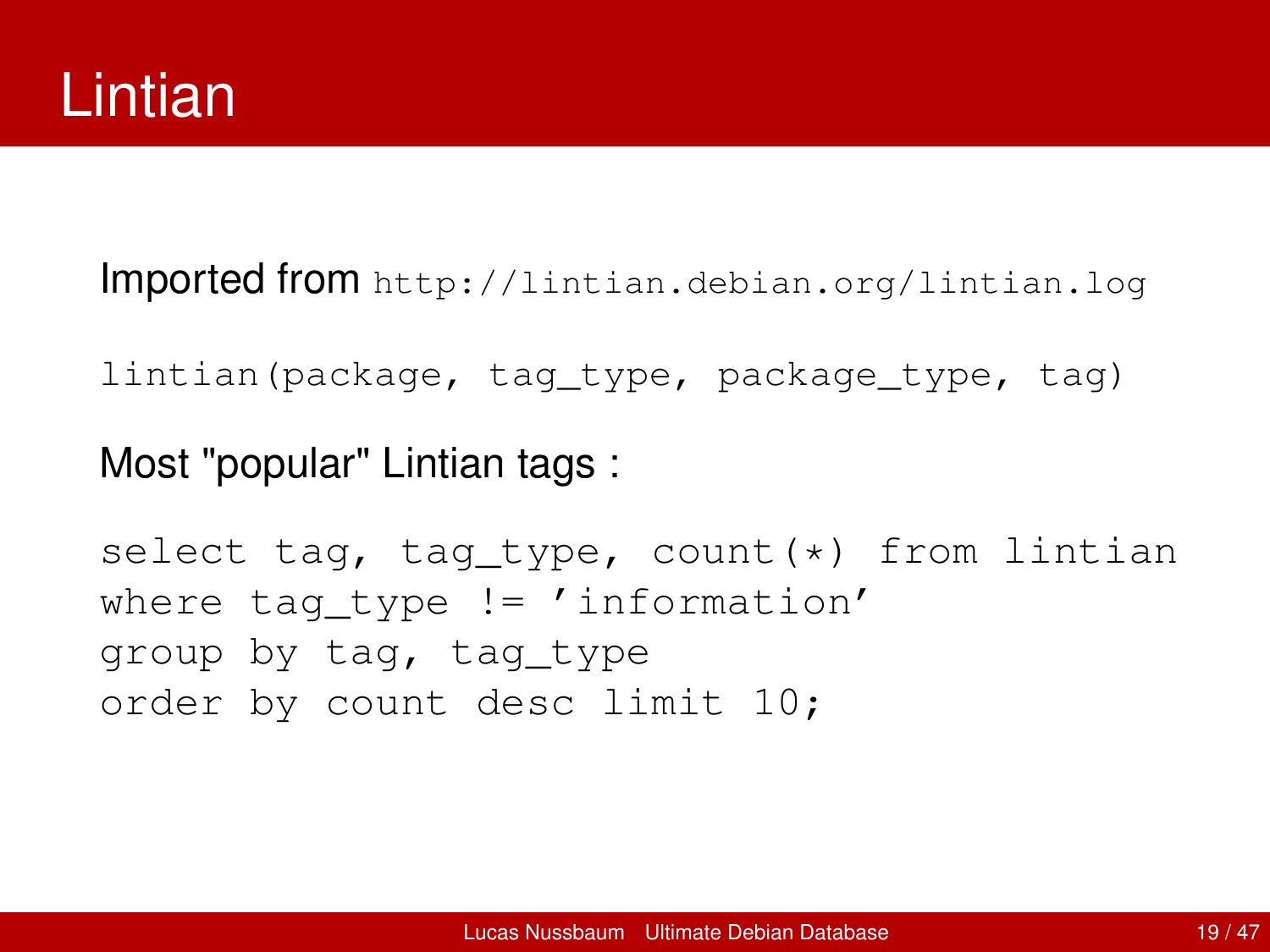# Lintian (2)

| tag                                | tag_type  | count |
|------------------------------------|-----------|-------|
| debhelper-but-no-misc-depends      | warning   | 5289  |
| symlink-should-be-relative         | warning   | 3694  |
| binary-without-manpage             | warning   | 3628  |
| image-file-in-usr-lib              | overriden | 3329  |
| manpage-has-errors-from-man        | warning   | 2857  |
| executable-not-elf-or-script       | warning   | 2756  |
| copyright-without-copyright-notice | warning   | 2719  |
| image-file-in-usr-lib              | warning   | 2648  |
| manpage-section-mismatch           | warning   | 2309  |
| out-of-date-standards-version      | warning   | 1822  |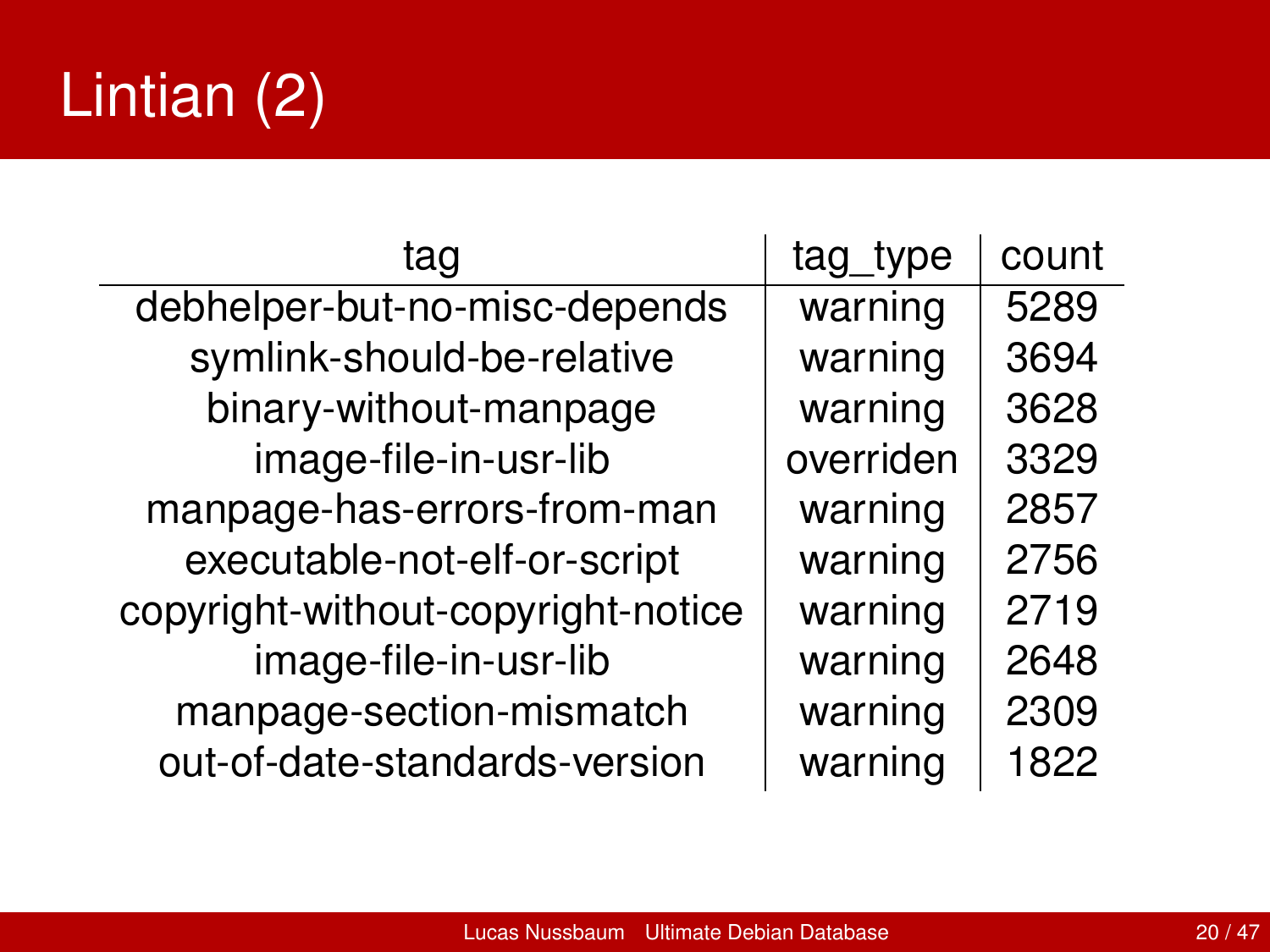

Imported from the Debtags SVN repository

debtags(package, tag)

• Multiple rows for multiple tags

| package | tag                  |
|---------|----------------------|
| bash    | uitoolkit: : ncurses |
| bash    | suite: : gnu         |
| bash    | scope: : utility     |
| bash    | role: : program      |
| bash    | interface: : shell   |
| bash    | implemented-in: : c  |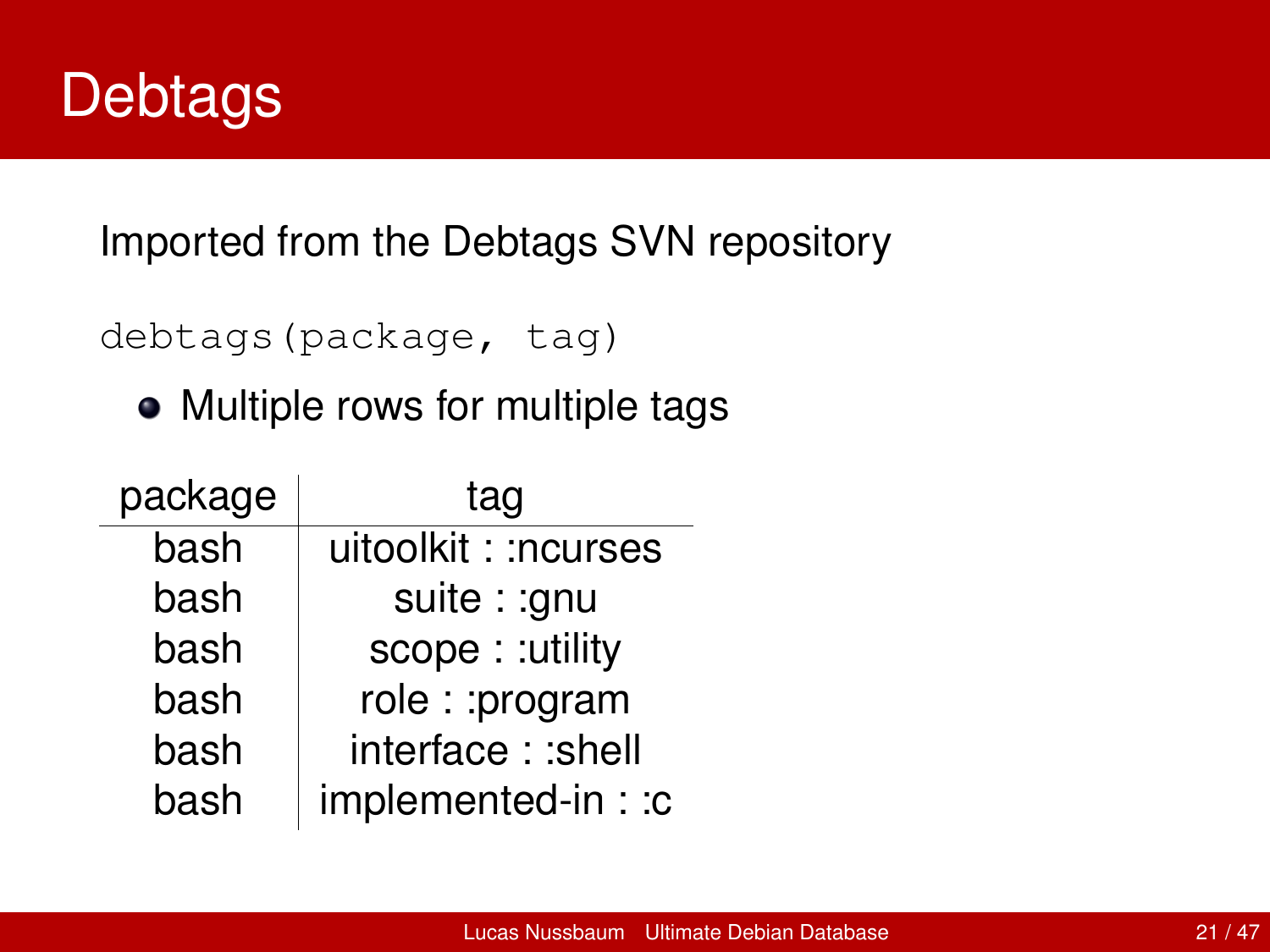#### **Carnivore**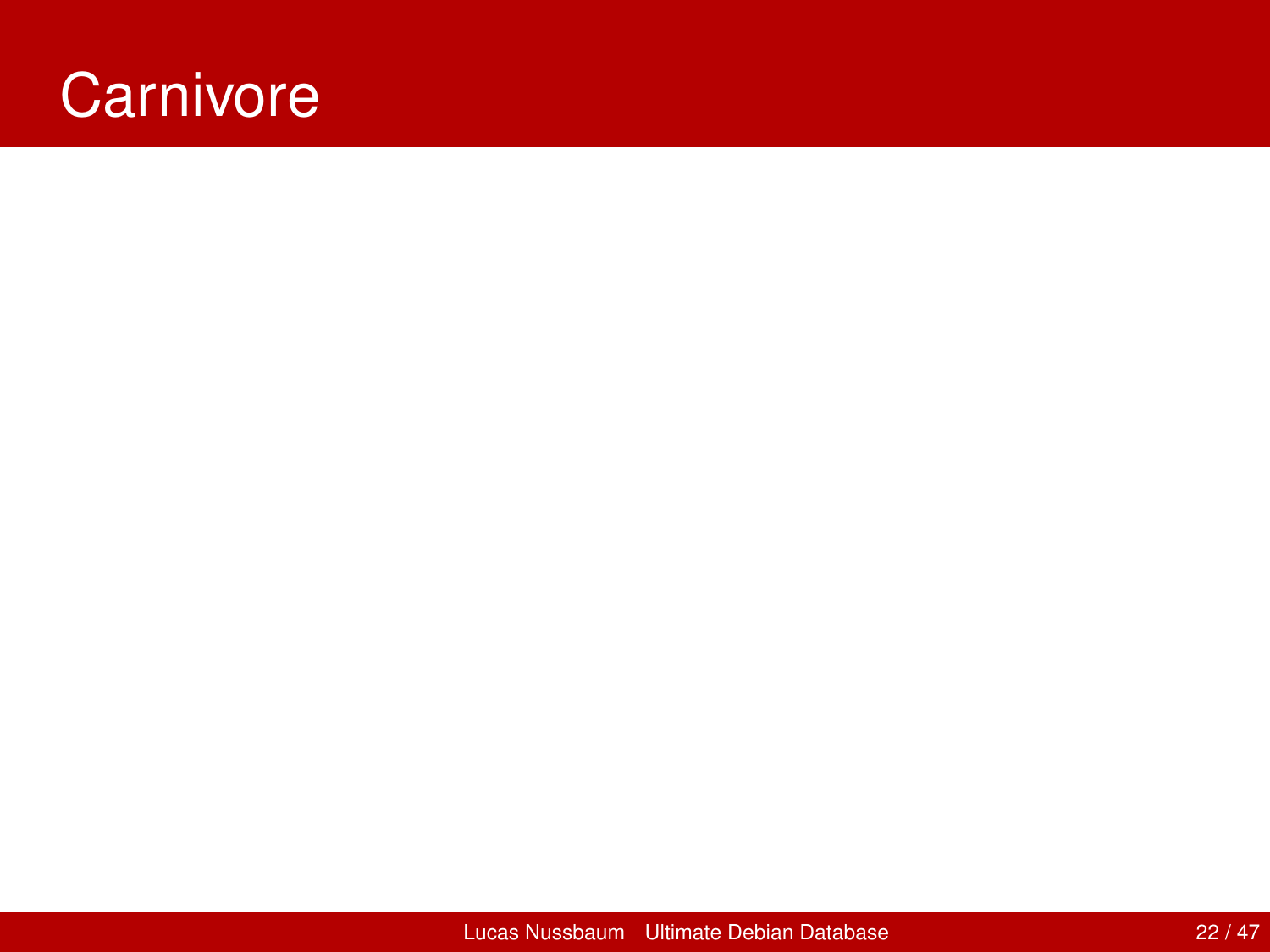#### **Carnivore**

- Database about identities used by maintainers
- Links logins, emails, PGP keys
- Used by MIA

```
carnivore_emails(id, email)
carnivore keys(id, key, key type)
carnivore_login(id, login)
carnivore_names(id, name)
```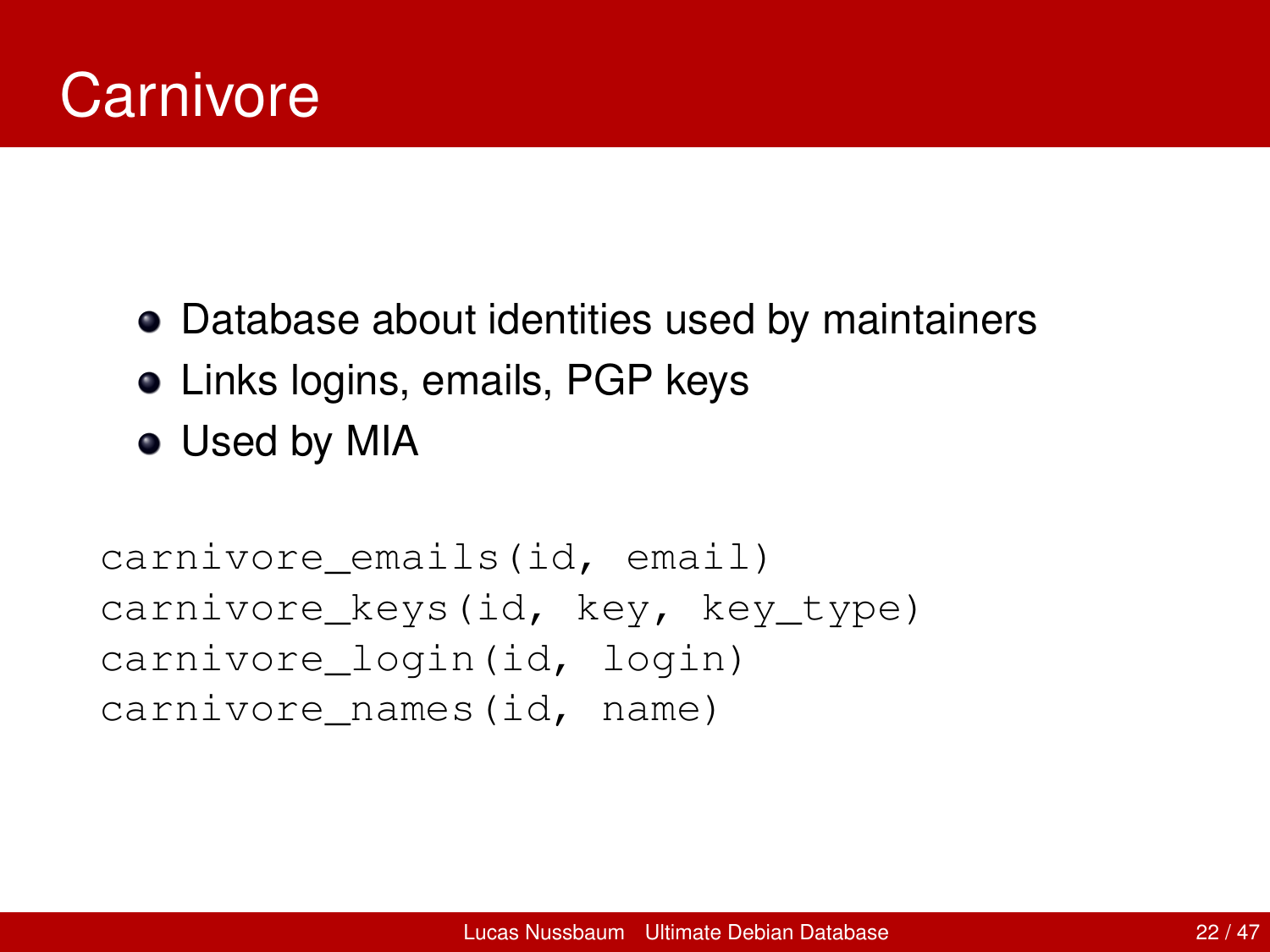# Upload history

- Work done by Filippo Giunchedi (godog)
- **Generated from** debian-devel-changes@ archives

upload history(id, package, version, date, changed\_by, maintainer, nmu, signed\_by, key\_id, fingerprint)

upload\_history\_architecture(id, architecture)

upload\_history\_closes(id, bug)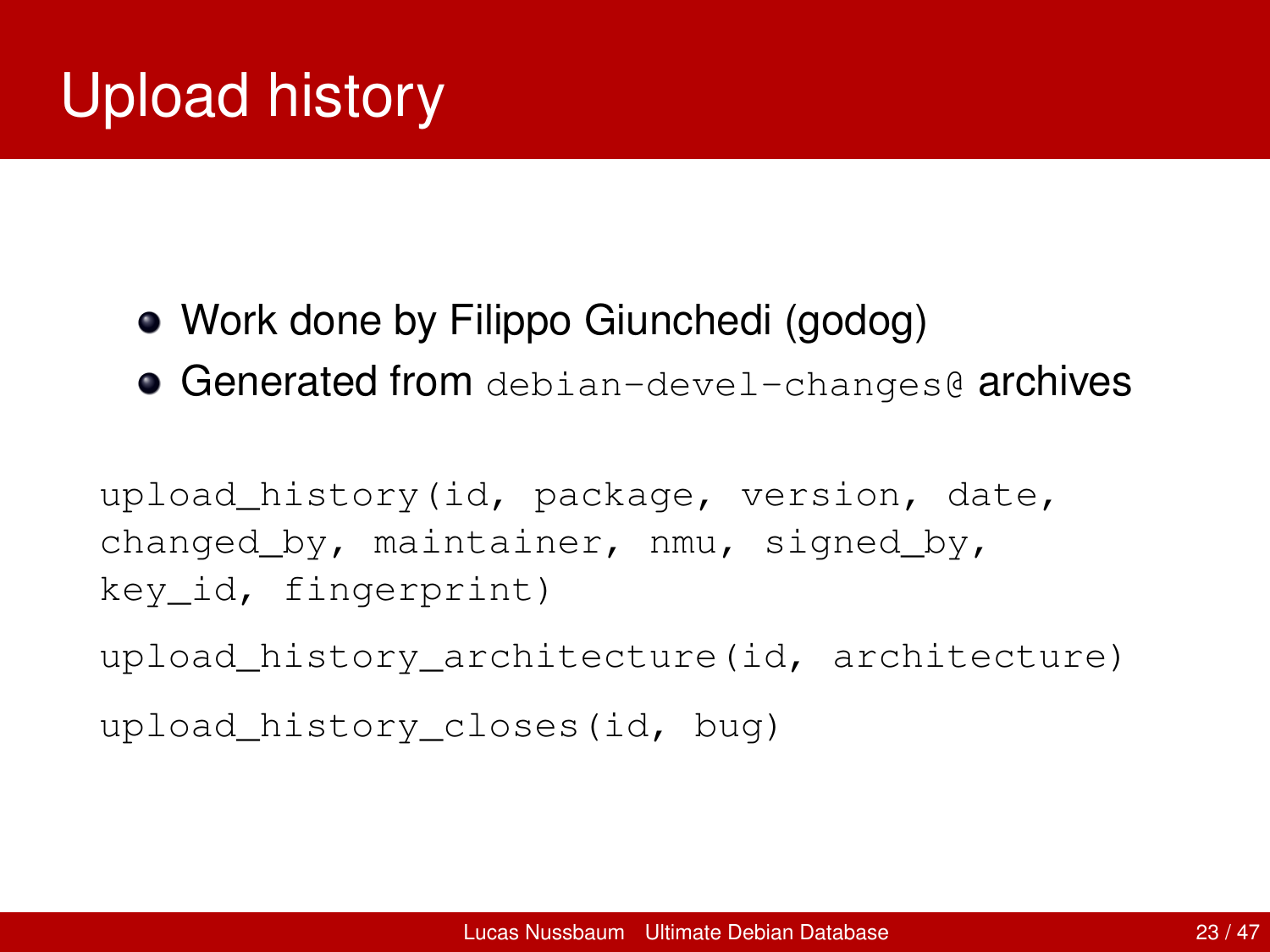#### Uploads that closed the most bugs

| package   | version          | count |
|-----------|------------------|-------|
| glibc     | $2.2 - 7$        | 159   |
| ifupdown  | 0.6.5            | 144   |
| apt       | 0.3.14           | 132   |
| aptitude  | $0.4.0 - 1$      | 131   |
| $gcc-3.3$ | $1:3.3$ ds $9-1$ | 127   |
| glibc     | $2.3.5 - 3$      | 125   |
| xfree86   | $4.3.0 - 1$      | 116   |
| $qcc-4.0$ | $4.0.1 - 1$      | 113   |
| apt       | 0.5.5            | 101   |
| $qcc-4.1$ | $4.1.1 - 8$      | 98    |
| manpages  | $1.58 - 1$       | 90    |
| apt       | 0.5.0            | 79    |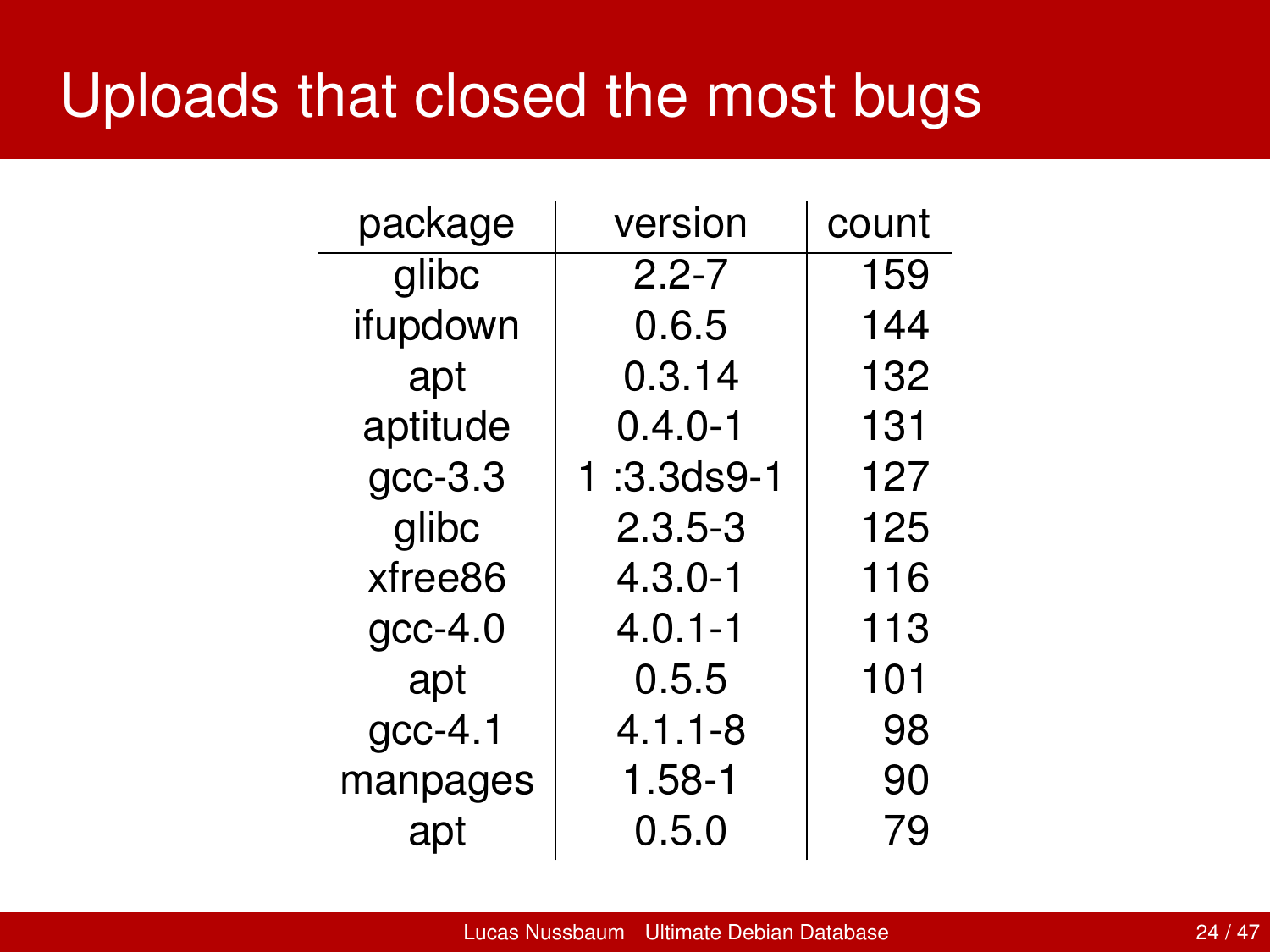# Orphaned Packages

- Convenience table
- Built from wnpp bugs
- Determine when a package was orphaned by parsing the bug log

orphaned\_packages(source, type, bug, description, orphaned time)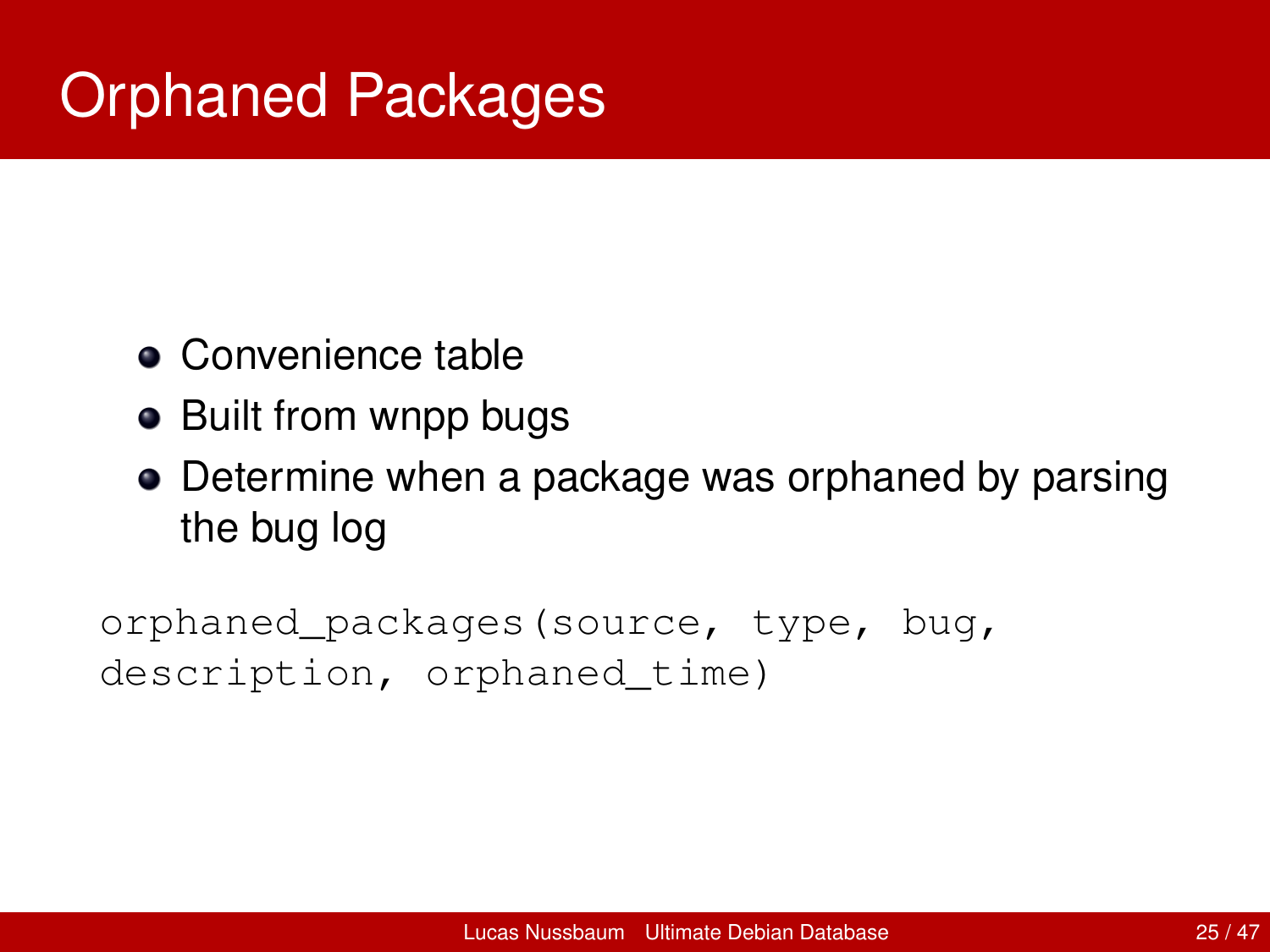# **Testing migrations**

- Built by tracking testing's Sources files
- *When did that package last migrate to testing ?*
- Data since 2005, using snapshots.d.n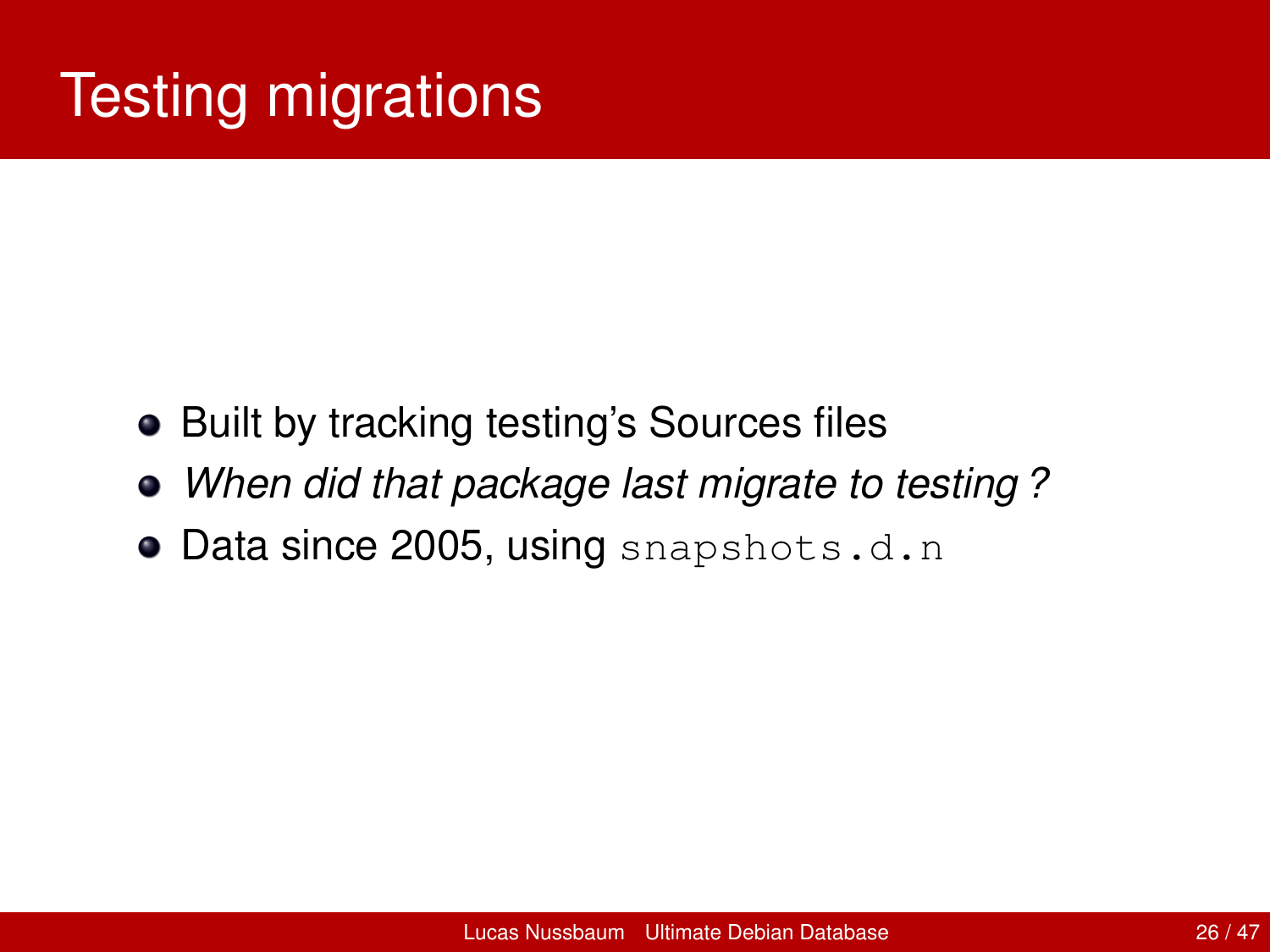# What's missing ?

- Status wrt upstream (DEHS) (hi Raphael!)
- Build status (Wanna-build)
- **•** Britney output
- Inactive maintainers (MIA)
	- Possible privacy issues currently only DD can access it
- Minor changes to the schema (?)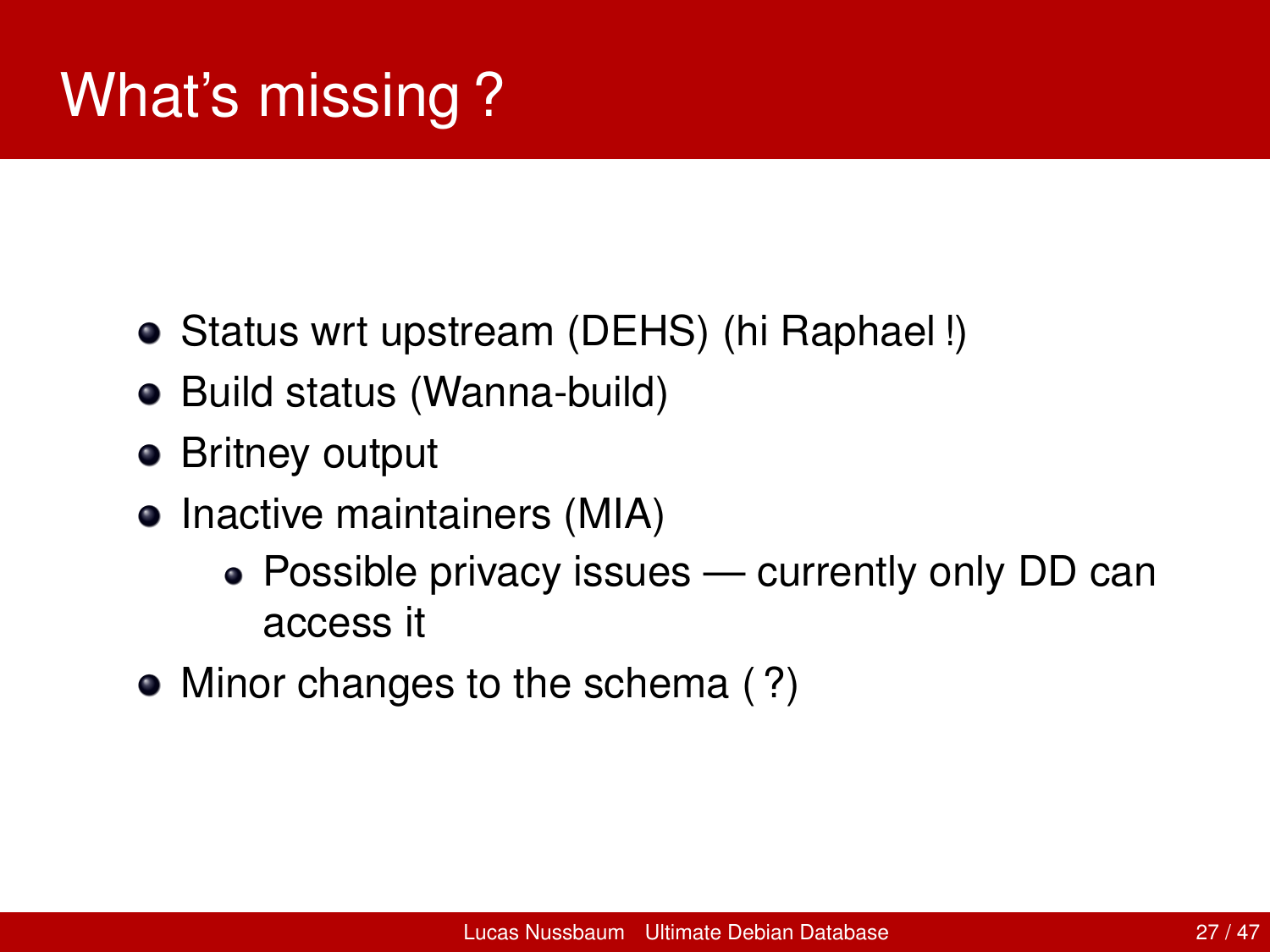#### So, what can we find out about Debian using UDD ?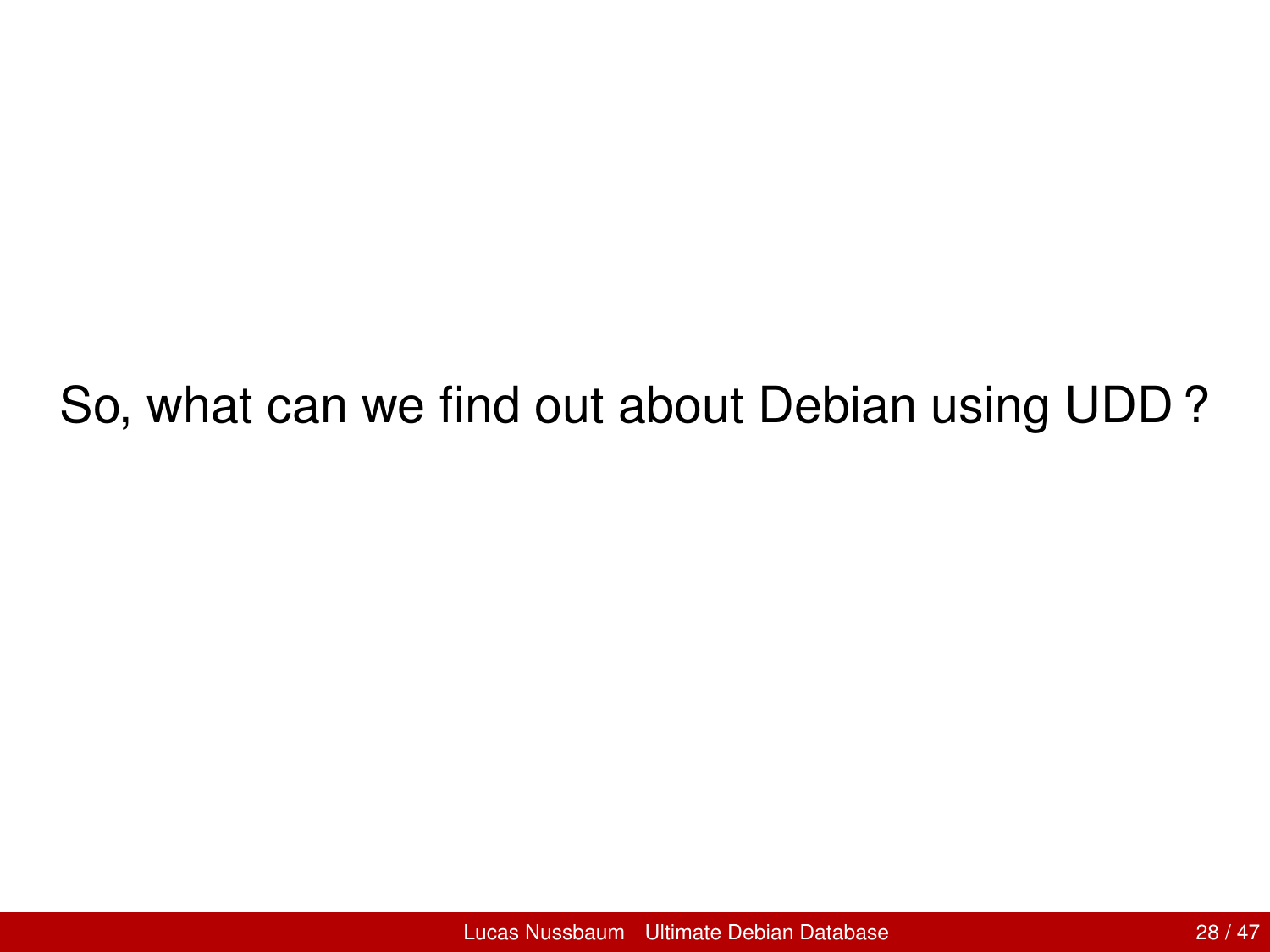### Source-only uploads, anyone ?

- Upload without any architecture-specific package • only source and arch : all packages
- Already possible !
- Who does it?

Uploads :

- Of arch : any source packages
- With only arch : all packages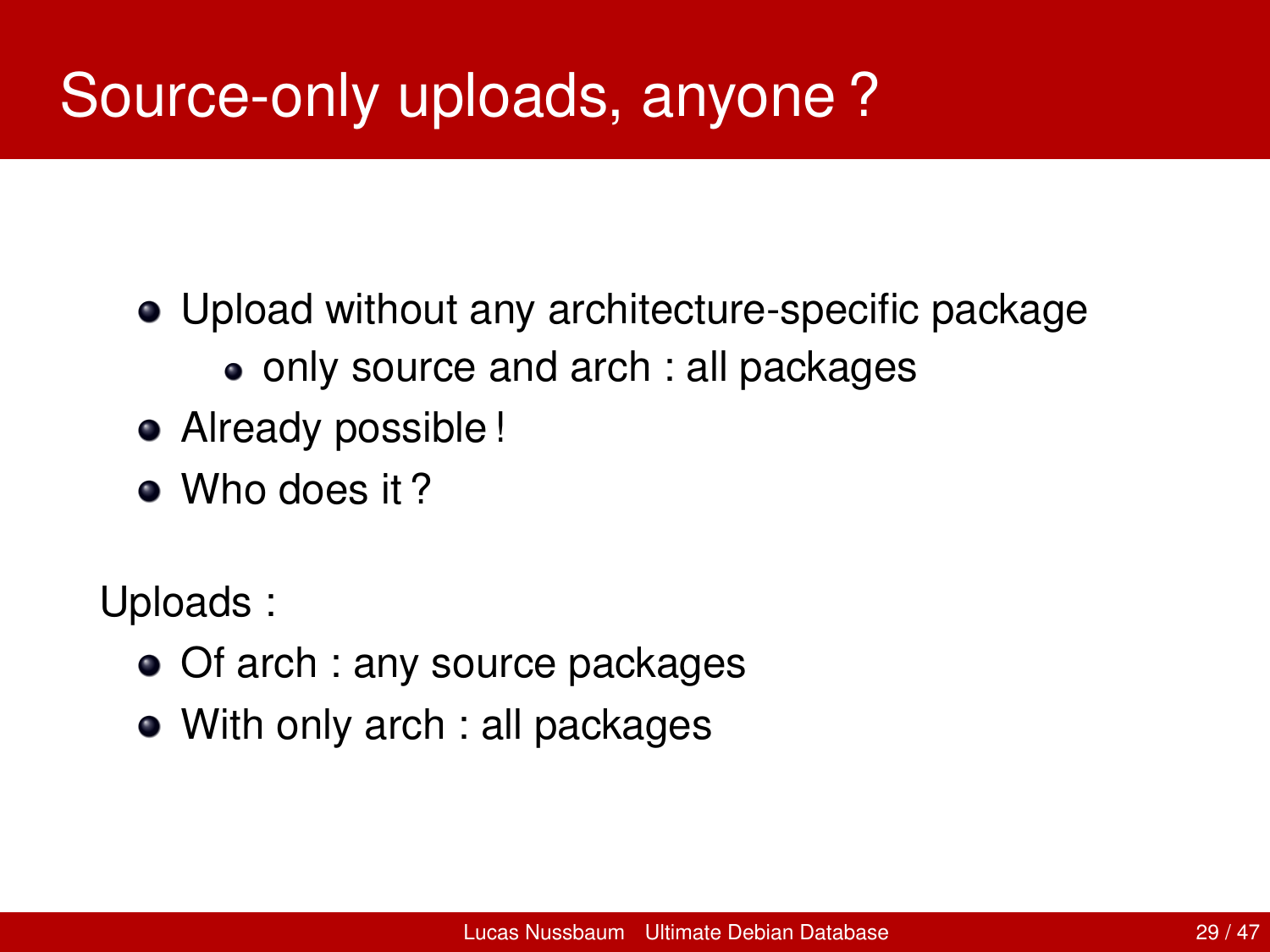### Source only uploads, anyone ? (2)

```
SELECT package, version, signed by
FROM upload_history uh
WHERE package in
 (SELECT source FROM sources
 WHERE distribution = 'debian' AND release = 'sid'
AND architecture = 'any')
AND NOT EXISTS
 (select * from upload history architecture uha
 WHERE uh.id = uha.id
AND uha.architecture NOT IN ('all','source'))
ORDER BY date DESC;
```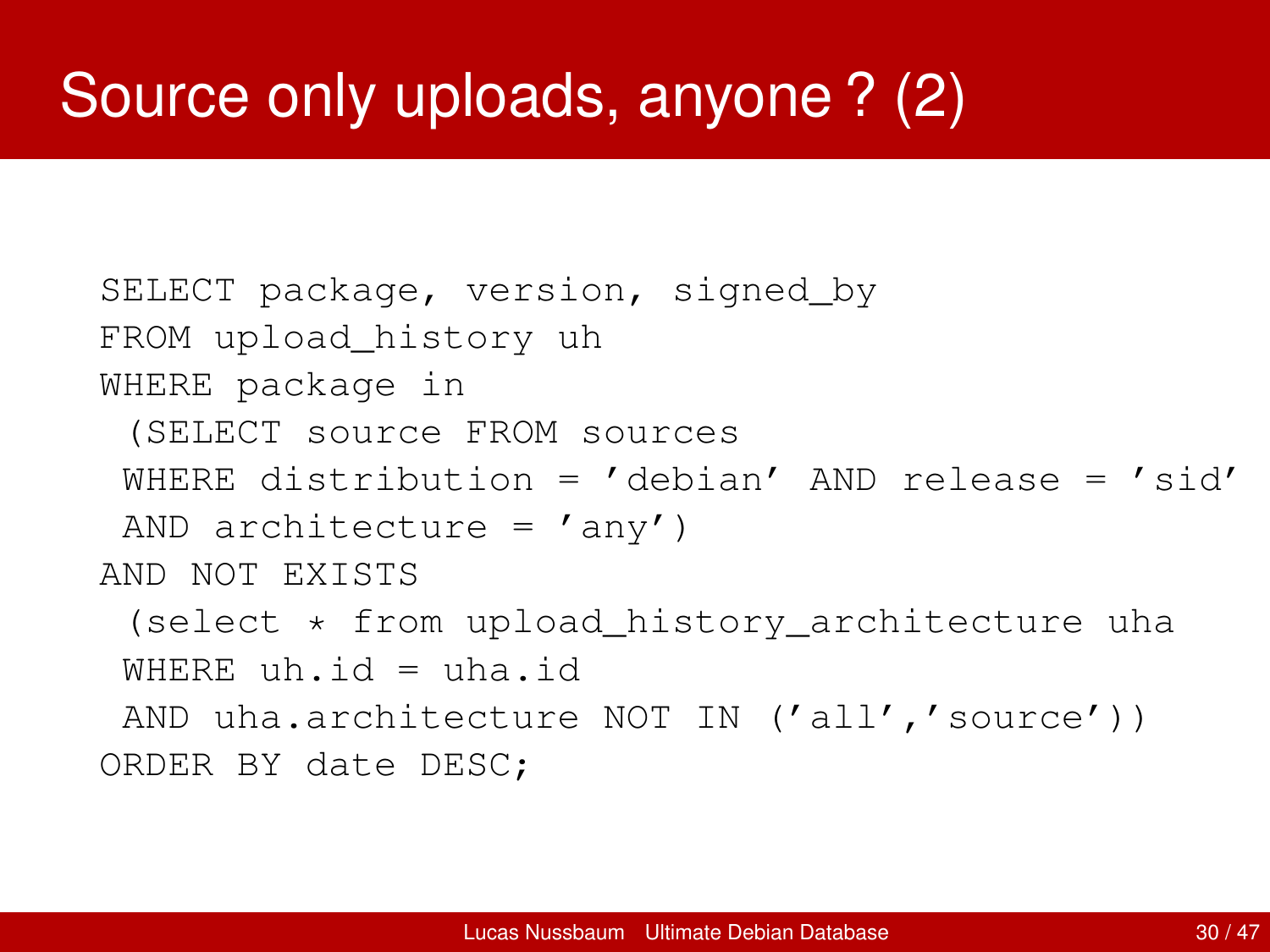# Source only uploads, anyone ? (3)

| package        | signed by               |  |
|----------------|-------------------------|--|
| git-core       | <b>Gerrit Pape</b>      |  |
| zsh-beta       | <b>Clint Adams</b>      |  |
| xtables-addons | <b>Pierre Chifflier</b> |  |
| kfreebsd-7     | Aurelien Jarno          |  |
| pyenchant      | Piotr Ozarowski         |  |
| fbasics        | Dirk Eddelbuettel       |  |
| mseide-msegui  | <b>Torsten Werner</b>   |  |
| llvm           | Pierre Habouzit         |  |
| ircd-hybrid    | Aurélien GEROME         |  |
|                |                         |  |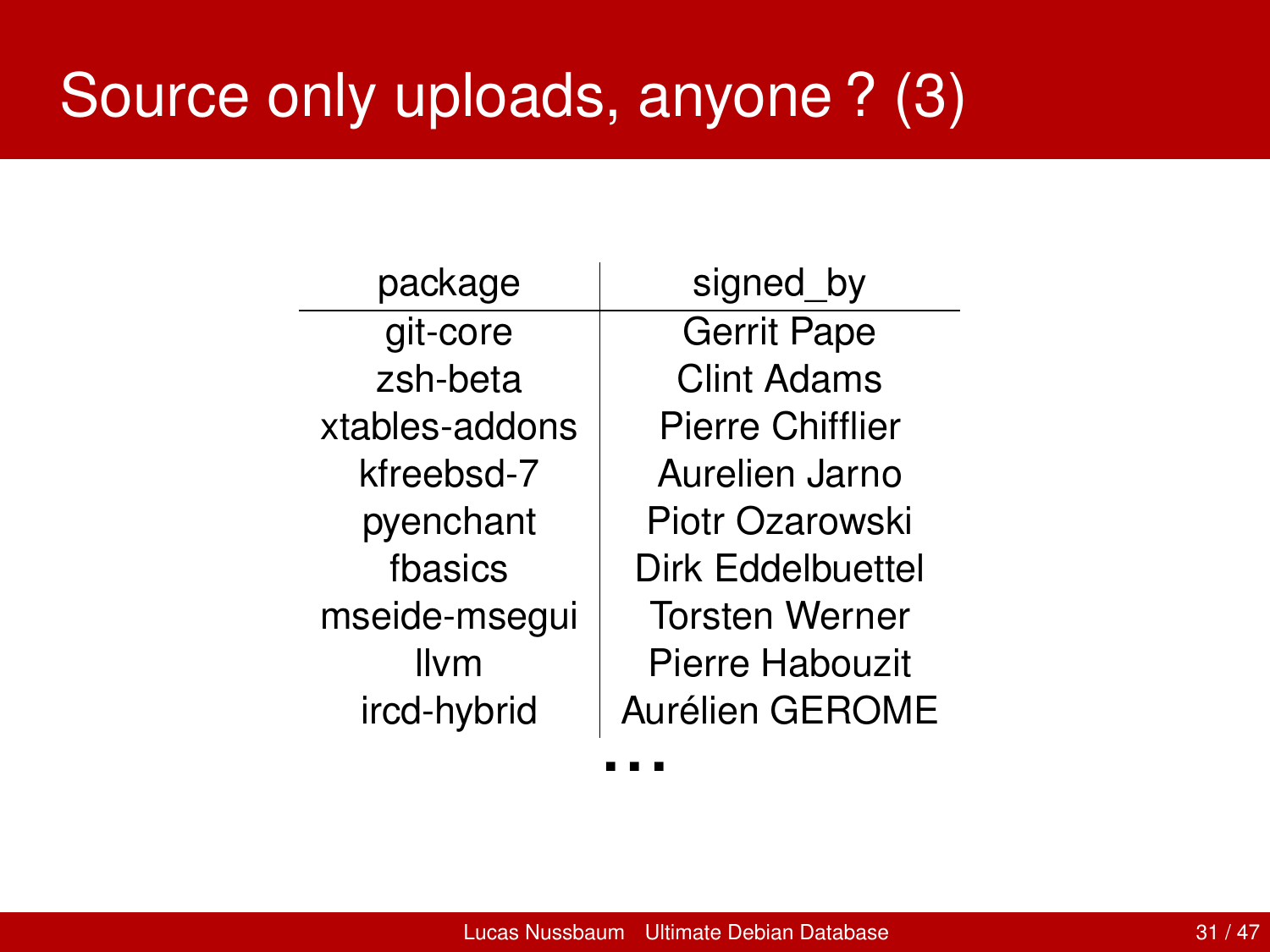#### Number of different lintian errors

select package, count(distinct tag) from lintian where tag type =  $'$ error' group by package;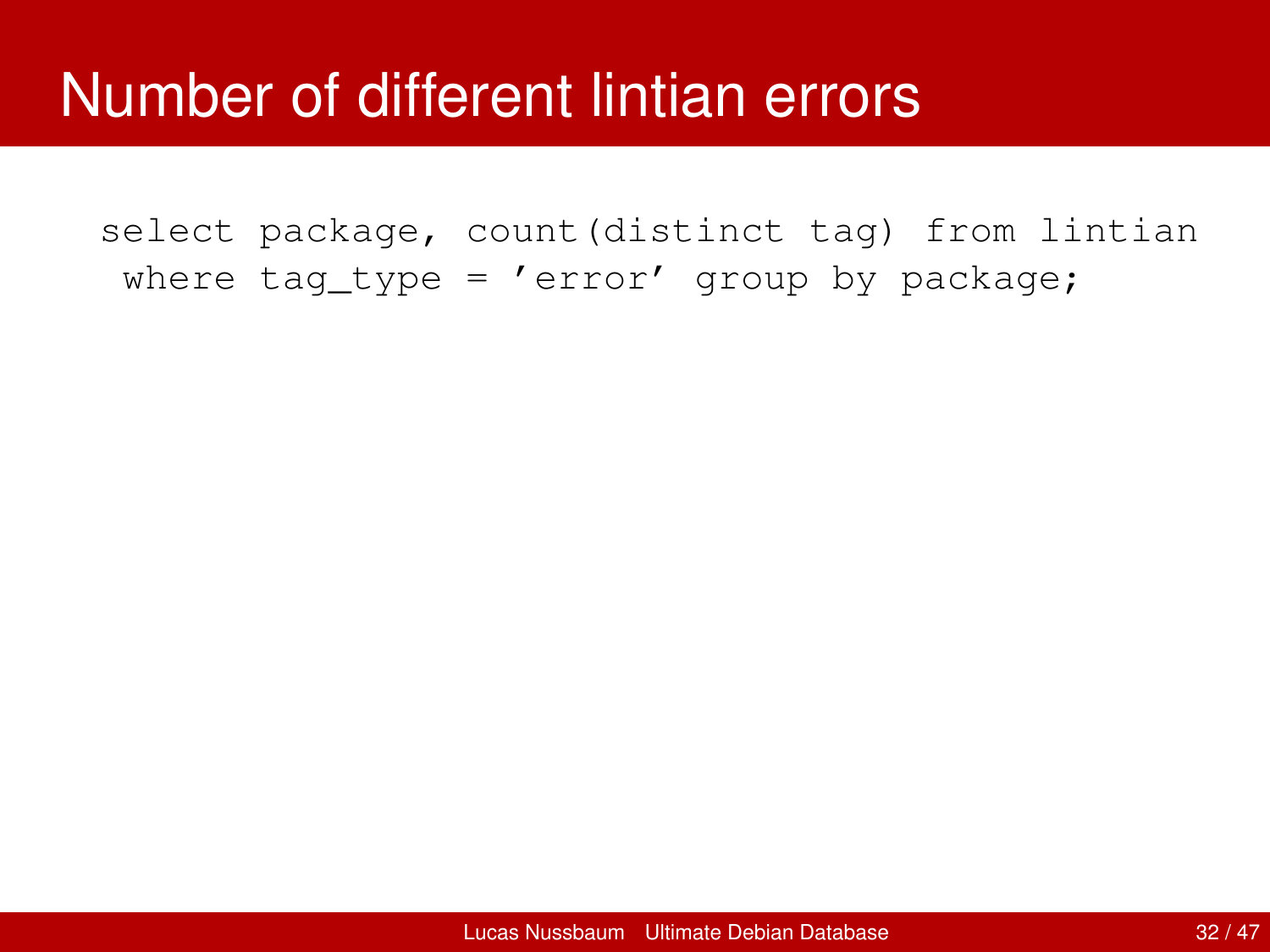select package, count(distinct tag) from lintian where tag type =  $'$ error' group by package;

| package         | count |
|-----------------|-------|
| gcc-snapshot    |       |
| apache2-mpm-itk | 4     |
| harden-doc      | 4     |
| nws             | 4     |
| sgml-base-doc   | 4     |
| openswan        | 4     |
| gallery         | 3     |
| euro-support    | 3     |
| gallery2        | 3     |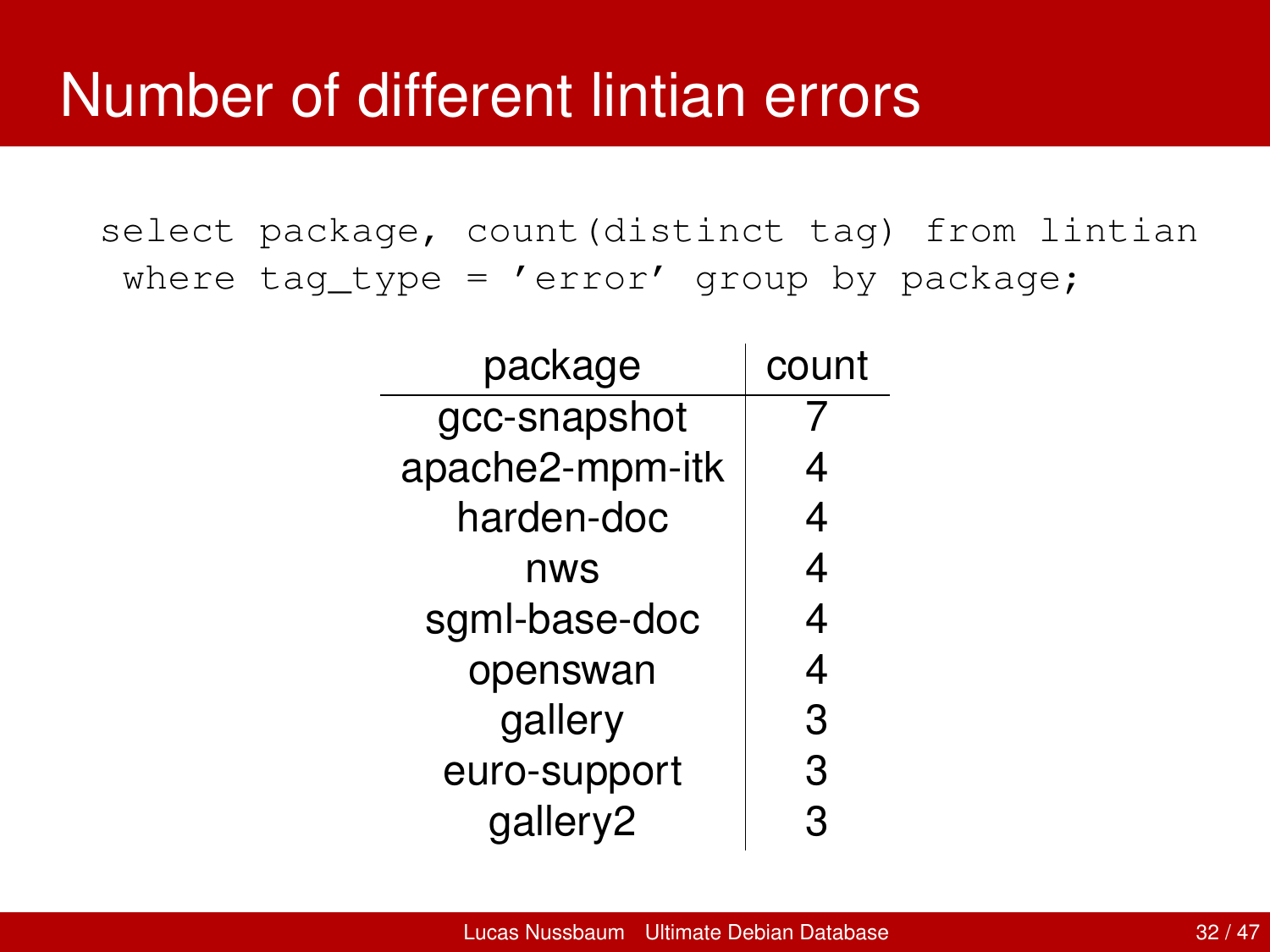```
select tag, count (*) from lintian
where tag type = 'error' and
package = 'gcc-snapshot' group by tag;
```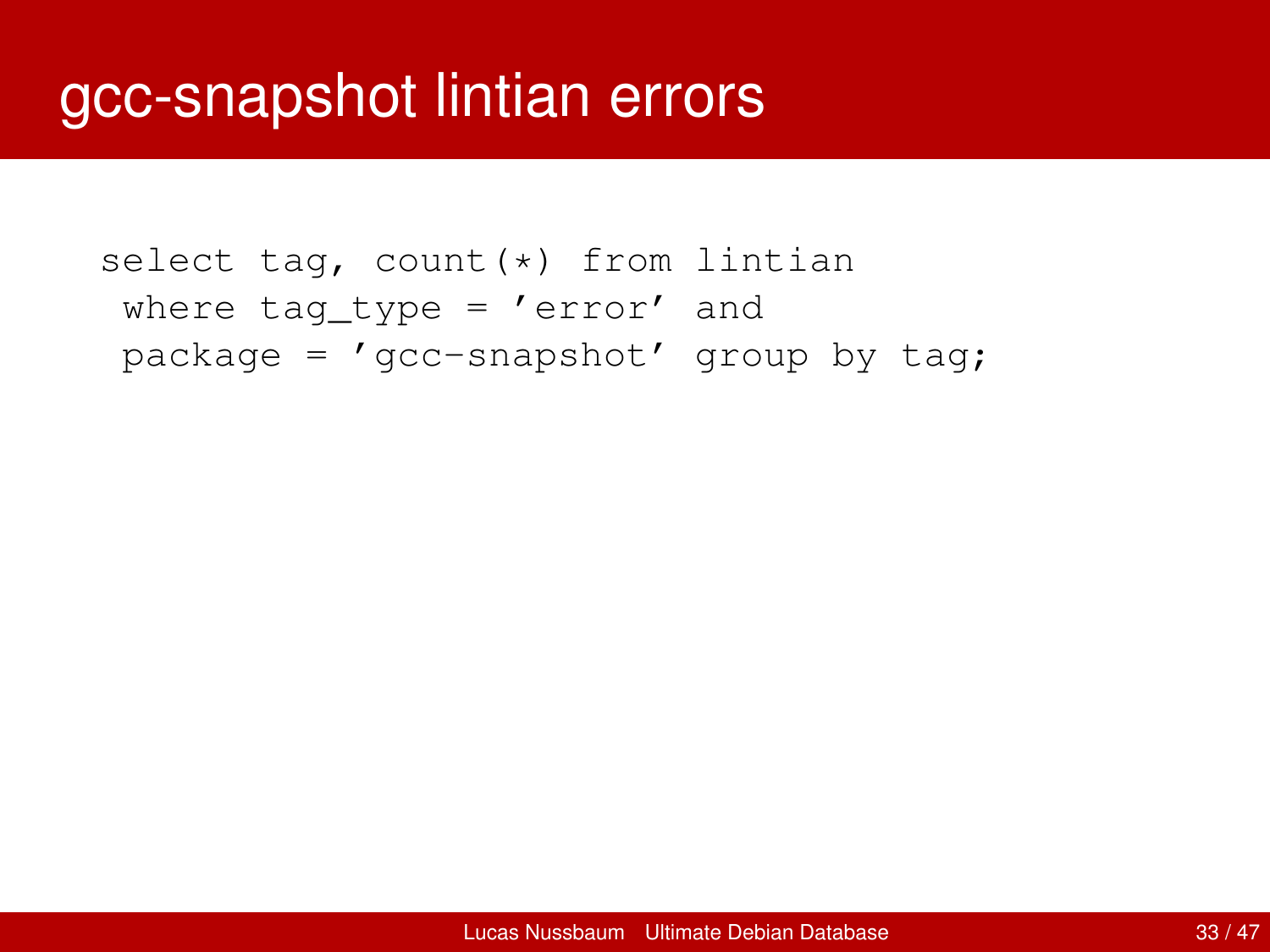```
select tag, count (*) from lintian
where tag type = 'error' and
package = 'gcc-snapshot' group by tag;
```

| tag                                    | count |
|----------------------------------------|-------|
| unstripped-binary-or-object            |       |
| wrong-path-for-interpreter             |       |
| malformed-override                     |       |
| invalid-arch-string-in-source-relation |       |
| build-depends-indep-without-arch-indep |       |
| python-script-but-no-python-dep        |       |
| symlink-contains-spurious-segments     |       |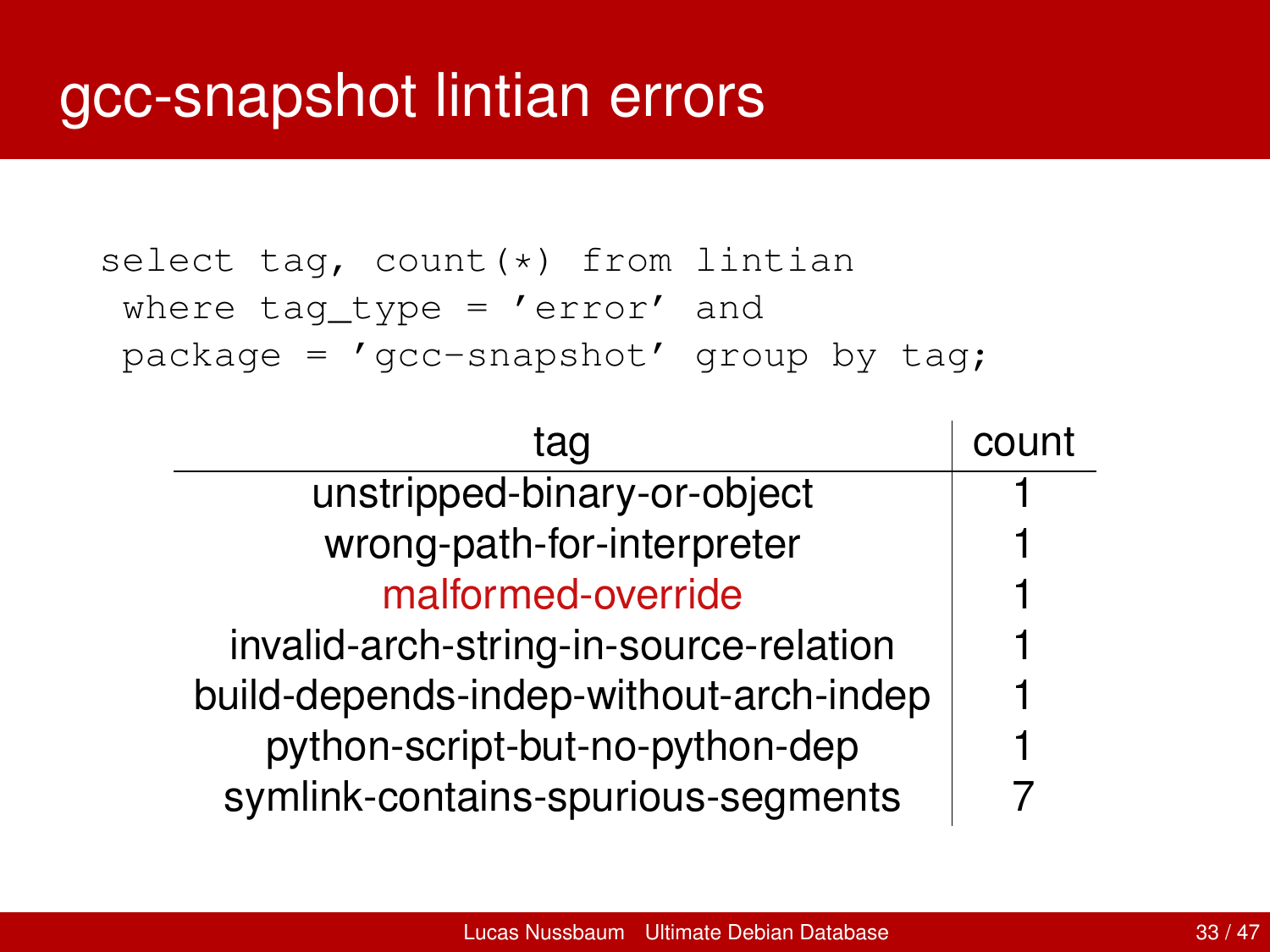# Let's look at lenny ! (and at more positive things)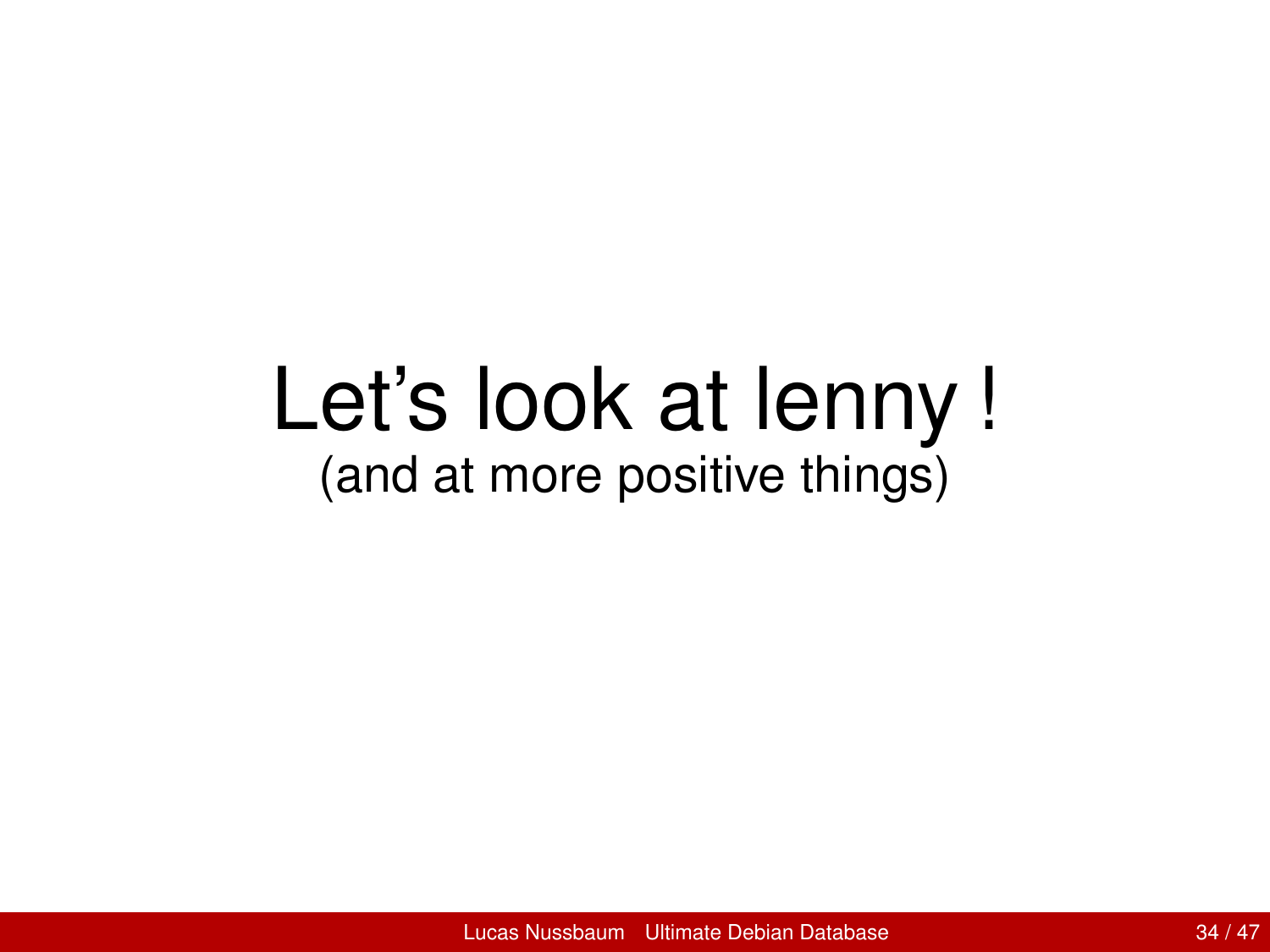select changed\_by, count(\*) from sources s, upload\_history uh where  $s.source = uh.package and s.version = uh.version$ and s.distribution='debian' and s.release = 'lenny' group by changed by order by count desc limit 5: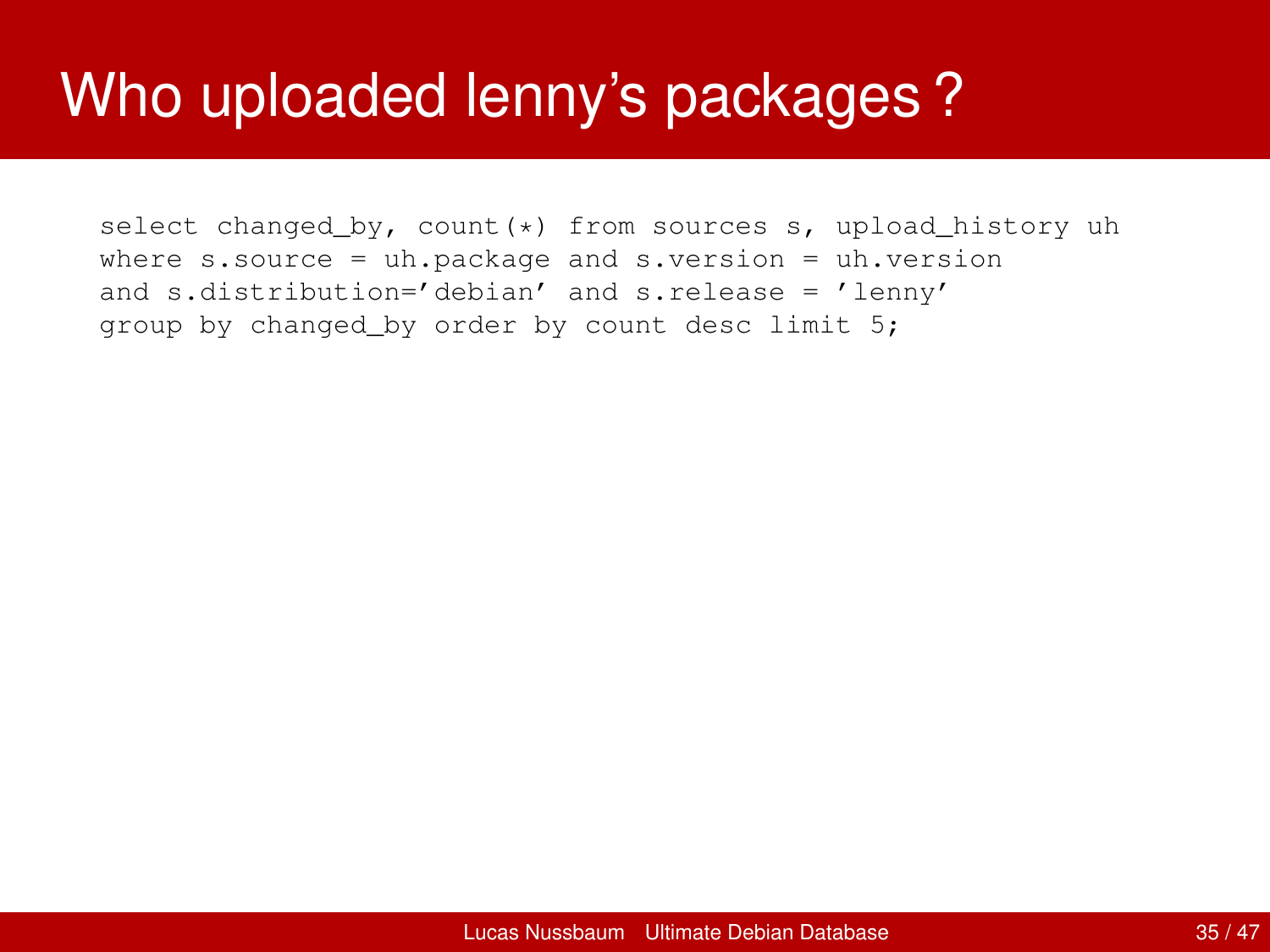select changed\_by, count(\*) from sources s, upload\_history uh where  $s.source = uh.package and s.version = uh.version$ and s.distribution='debian' and s.release = 'lenny' group by changed by order by count desc limit 5:

| changed by                                                                    | count |
|-------------------------------------------------------------------------------|-------|
| gregor herrmann <gregor+debian@comodo.priv.at></gregor+debian@comodo.priv.at> | 179   |
| Christian Perrier <bubulle@debian.org></bubulle@debian.org>                   | 144   |
| gregor herrmann <gregoa@debian.org></gregoa@debian.org>                       | 142   |
| Daniel Baumann <daniel@debian.org></daniel@debian.org>                        | 136   |
| Julien Cristau <jcristau@debian.org></jcristau@debian.org>                    | 131   |
| Matthias Klose <doko@debian.org></doko@debian.org>                            | 123   |
| Damyan Ivanov <dmn@debian.org></dmn@debian.org>                               | 116   |
| Peter Eisentraut <petere@debian.org></petere@debian.org>                      | 116   |
| Dirk Eddelbuettel <edd@debian.org></edd@debian.org>                           | 112   |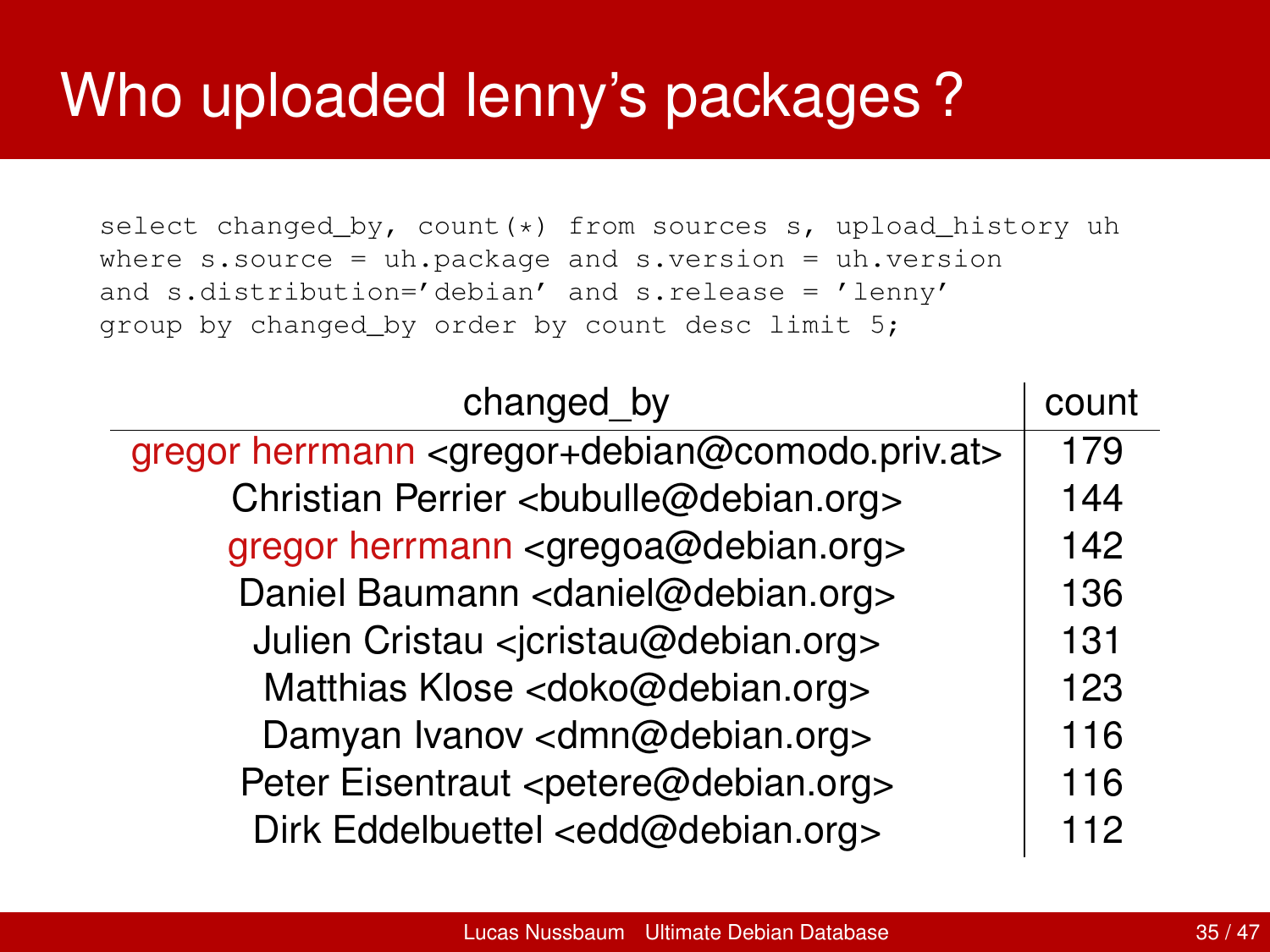#### Using carnivore :

```
select distinct cn.name, count(*)
from sources s, upload_history uh,
carnivore_emails ce, carnivore_names cn
where s.source = uh.package and s.version = uh.version
and s.distribution='debian' and s.release = 'lenny'
and substring (uh.changed by from \prime < (.*) >') = ce.email
and ce, id = cn, idgroup by cn.name order by count desc limit 20;
```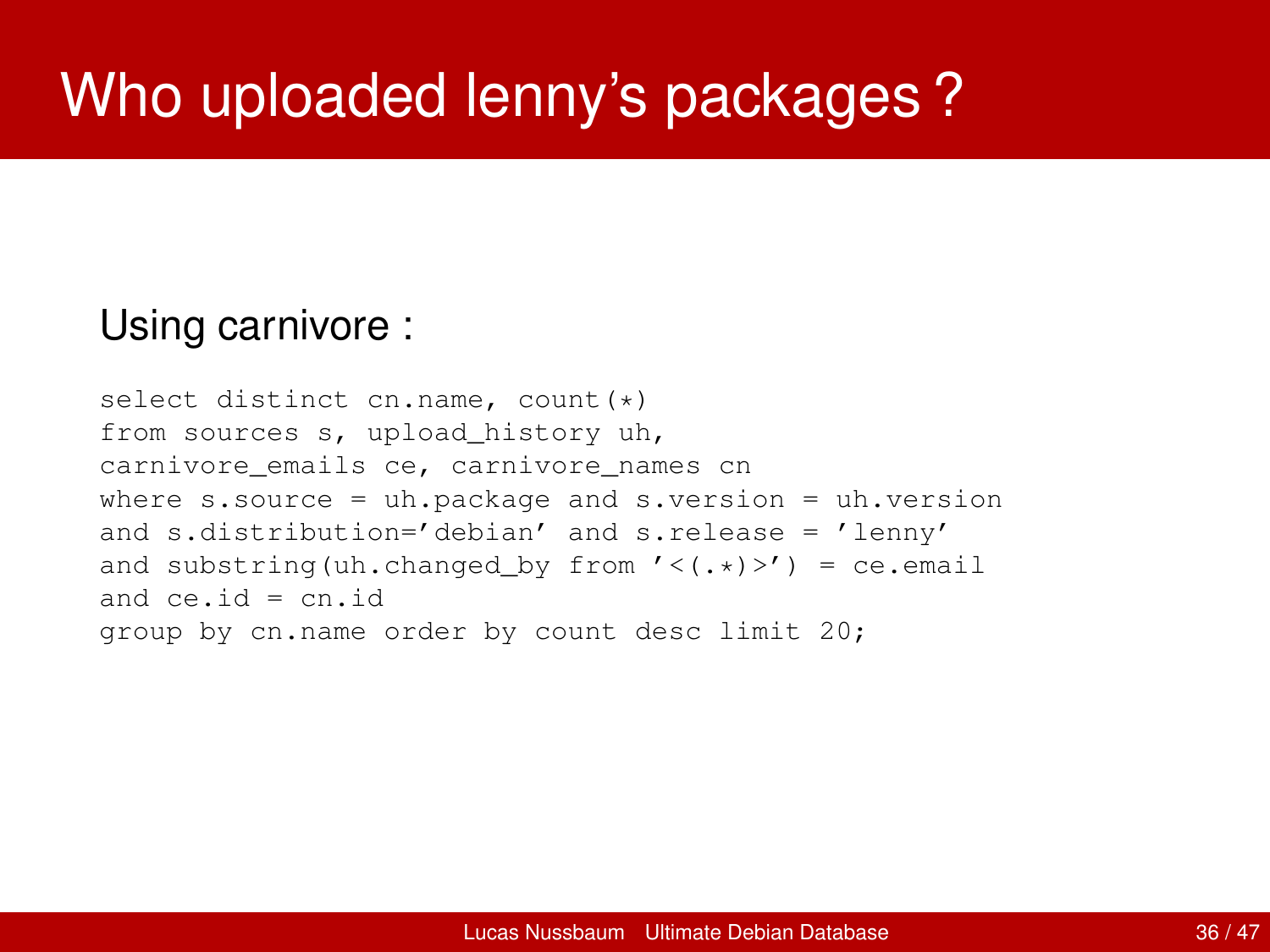| name                     | count |
|--------------------------|-------|
| Gregor Herrmann          | 321   |
| Christian Perrier        | 144   |
| Daniel Baumann           | 136   |
| Julien Cristau           | 132   |
| Matthias Klose           | 126   |
| Damyan Ivanov            | 116   |
| Peter Eisentraut         | 116   |
| Dirk Eddelbuettel        | 112   |
| Varun Hiremath           | 104   |
| <b>Bart Martens</b>      | 102   |
| Barry deFreese           | 96    |
| <b>Marc Brockschmidt</b> | 92    |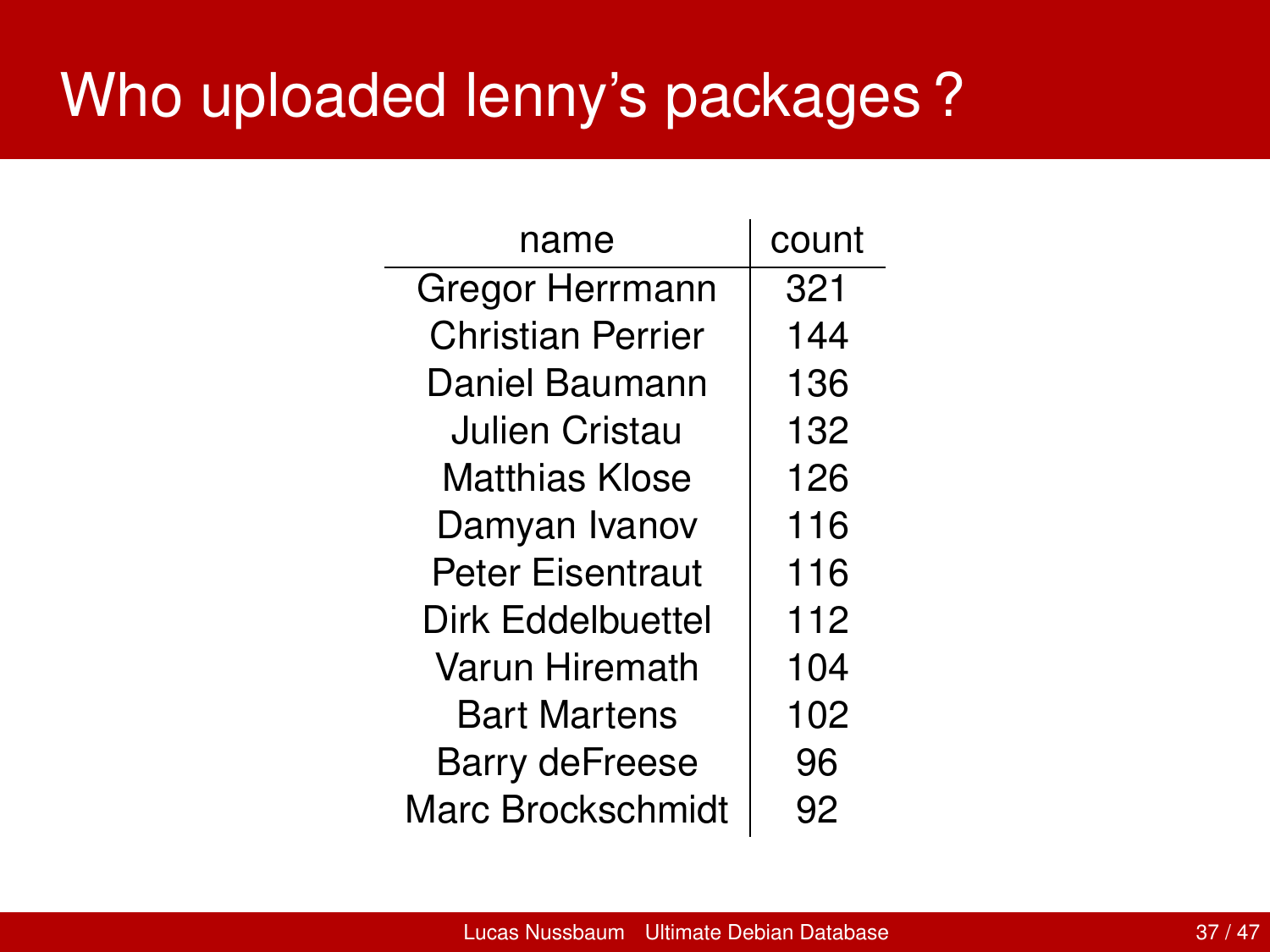#### Who uploaded lenny's NMUs ?

```
select distinct cn.name, count(*)
from sources s, upload_history uh,
carnivore_emails ce, carnivore_names cn
where s.source = uh.package and s.version = uh.versionand s.distribution='debian' and s.release = 'lenny'
and substring (uh.changed by from \prime < (.*) >') = ce.email
and ce, id = cn, idand uh.nmu
group by cn.name order by count desc limit 20;
```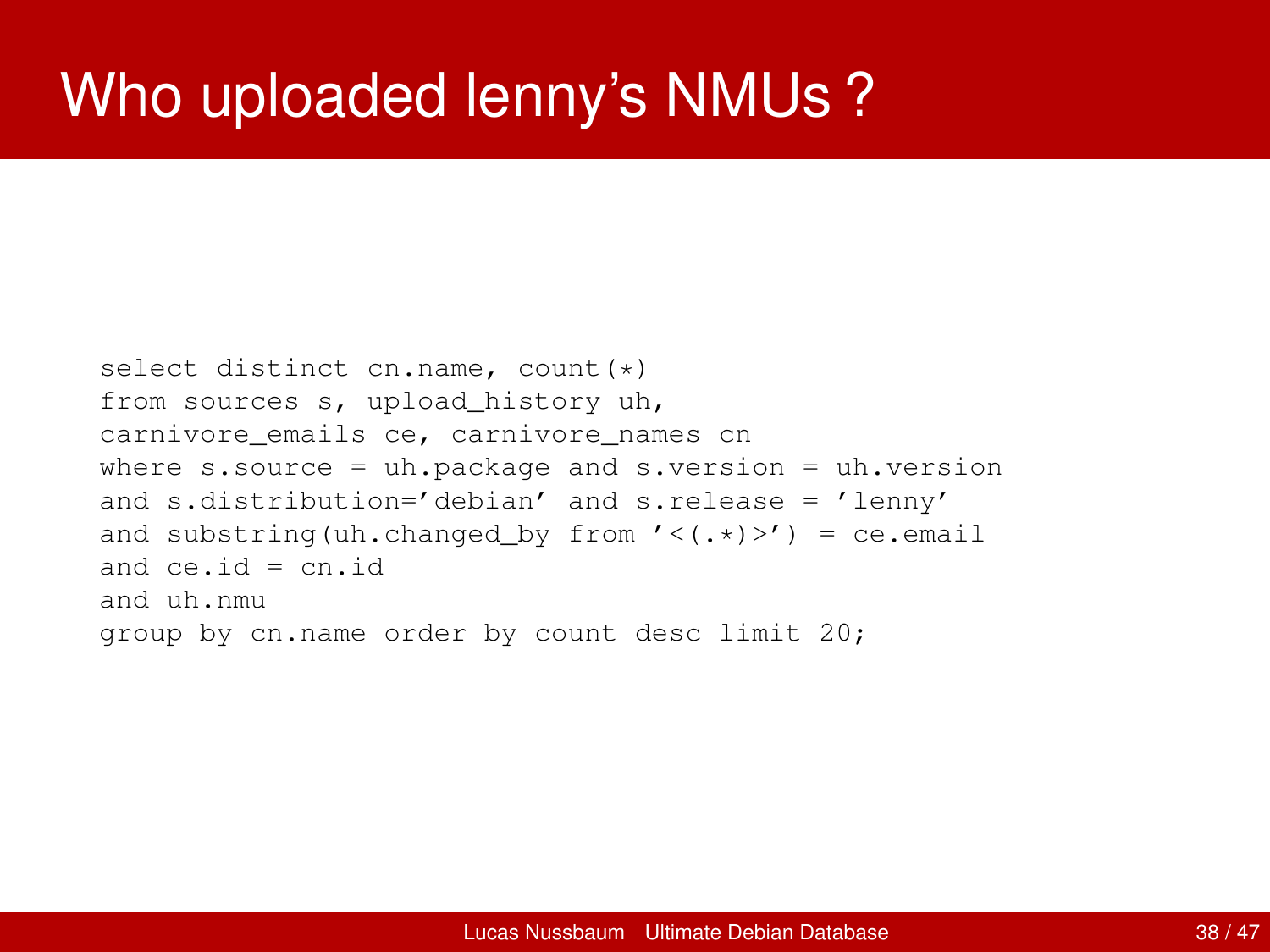### Who uploaded lenny's NMUs ?

| name                     | count |
|--------------------------|-------|
| <b>Christian Perrier</b> | 127   |
| <b>Peter Eisentraut</b>  | 65    |
| Marc Brockschmidt        | 63    |
| Luk Claes                | 60    |
| <b>Mark Hymers</b>       | 52    |
| Chris Lamb               | 46    |
| Matthias Klose           | 43    |
| <b>Pierre Habouzit</b>   | 37    |
| Moritz Muehlenhoff       | 35    |
| Petter Reinholdtsen      | 31    |
| <b>Barry deFreese</b>    | 28    |
| Amaya Rodrigo Sastre     | 25    |
| Riku Voipio              | 25    |
| <b>Thomas Viehmann</b>   | 24    |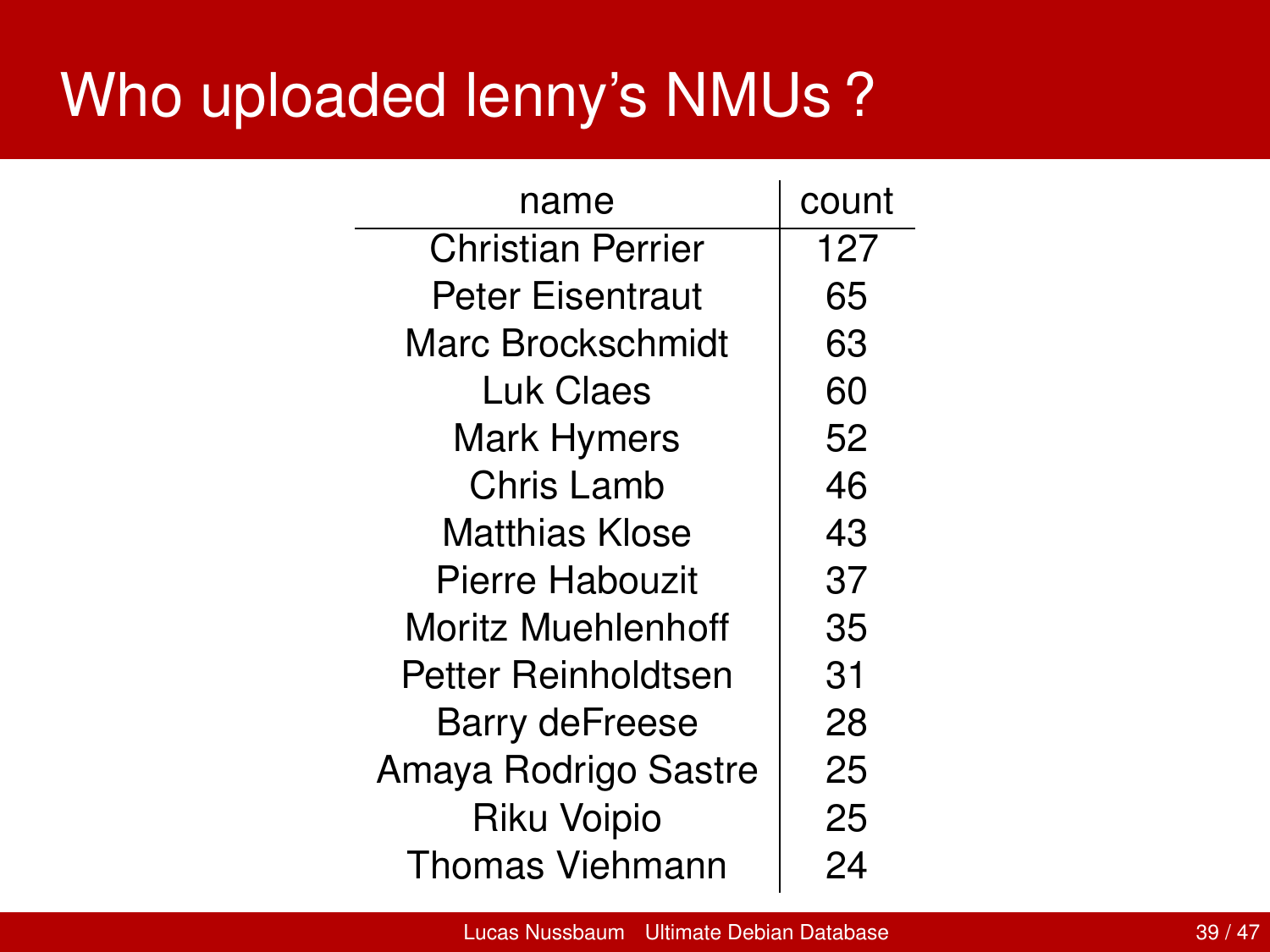### Who closed lenny's RC bugs ?

#### RC bugs closed amongst bugs reported since the release of etch (08/04/07)

```
select done, count (*) from all_bugs
where status = ' done' and arrival >= '2007-04-08'
and severity >= 'serious'
and submitter != done
and source in (select source from sources
    where distribution='debian'
    and release = ' lennv')and substring(done from '<(.*)>') not in
 (select maintainer_email from sources
  where sources.source = all bugs.source
  and distribution='debian' and release='sid'
  union select email from uploaders
  where uploaders.source = all bugs.source
 and distribution='debian' and release='sid')
group by done
order by count desc limit 30;
```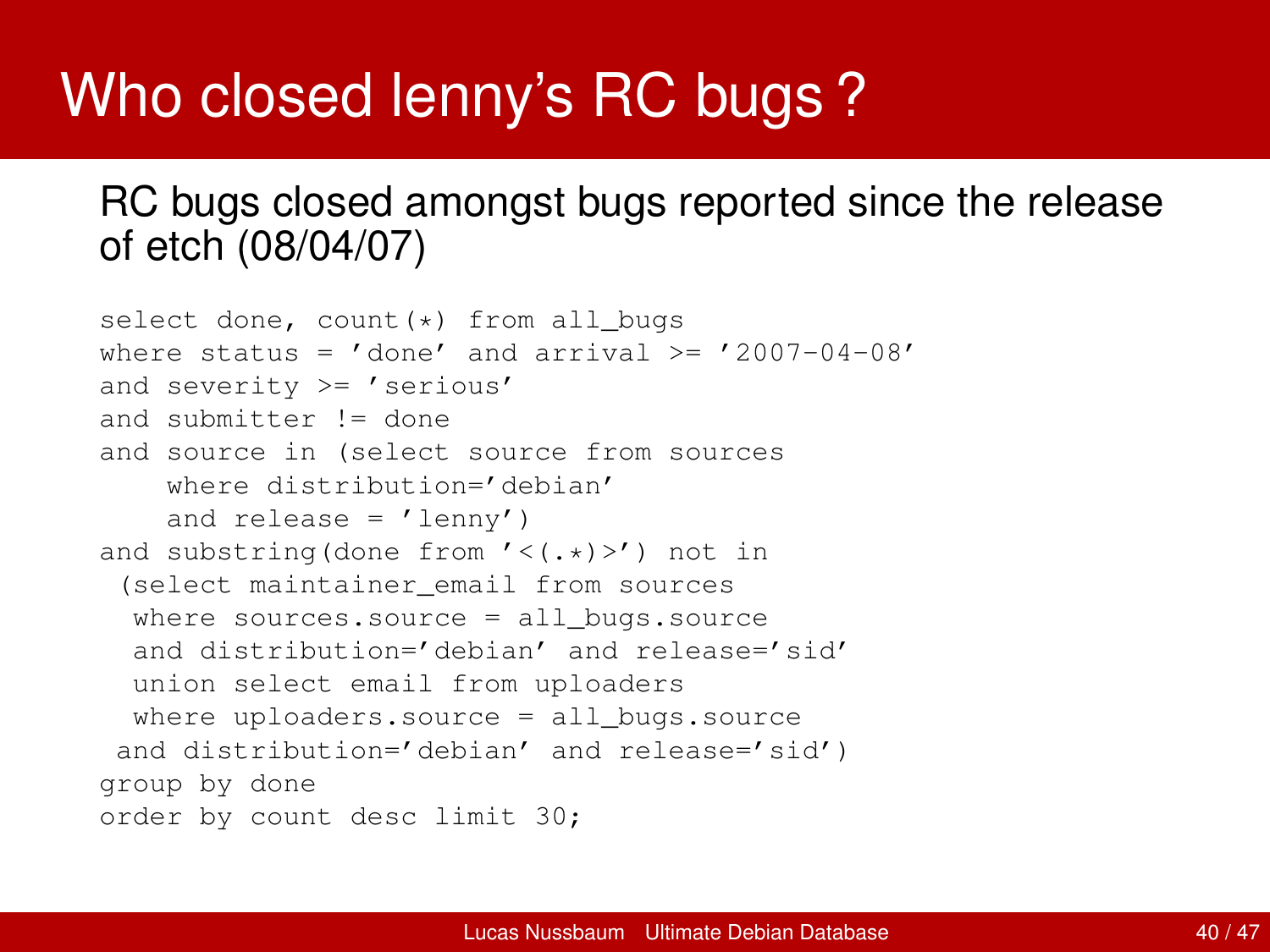# Who closed lenny's RC bugs ?

| name                                                                                  | count |
|---------------------------------------------------------------------------------------|-------|
| Steve Langasek <vorlon@debian.org></vorlon@debian.org>                                | 81    |
| Luk Claes <luk@debian.org></luk@debian.org>                                           | 60    |
| Matthias Klose <doko@cs.tu-berlin.de></doko@cs.tu-berlin.de>                          | 59    |
| Thomas Viehmann <tv@beamnet.de></tv@beamnet.de>                                       | 53    |
| Pierre Habouzit <madcoder@debian.org></madcoder@debian.org>                           | 51    |
| Nico Golde <nion@debian.org></nion@debian.org>                                        | 49    |
| Cyril Brulebois <cyril.brulebois@enst-bretagne.fr></cyril.brulebois@enst-bretagne.fr> | 44    |
| peter green <plugwash@p10link.net></plugwash@p10link.net>                             | 41    |
| Riku Voipio <riku.voipio@iki.fi></riku.voipio@iki.fi>                                 | 39    |
| Ben Hutchings <ben@decadent.org.uk></ben@decadent.org.uk>                             | 33    |
| Julien Cristau <jcristau@debian.org></jcristau@debian.org>                            | 32    |
| Chris Lamb <chris@chris-lamb.co.uk></chris@chris-lamb.co.uk>                          | 32    |
| Thijs Kinkhorst <thijs@debian.org></thijs@debian.org>                                 | 31    |
| Philipp Kern <pkern@debian.org></pkern@debian.org>                                    | 27    |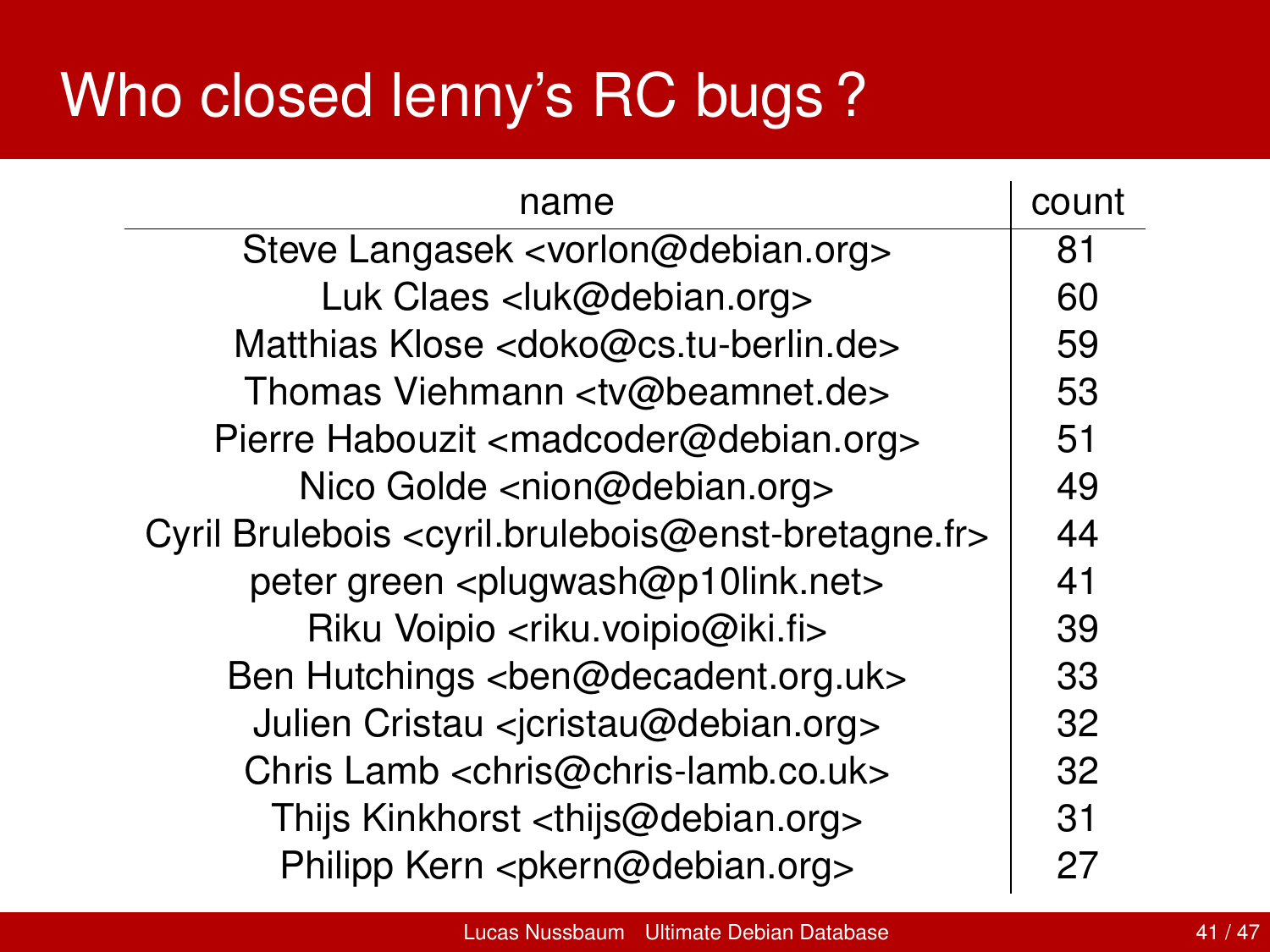## Who reported lenny's RC bugs ?

#### RC bugs reported since the release of etch (08/04/07)

```
select submitter, count (*) from all_bugs
where status = ' done' and arrival >= '2007-04-08'
and severity >= 'serious'
group by submitter
order by count desc limit 10;
```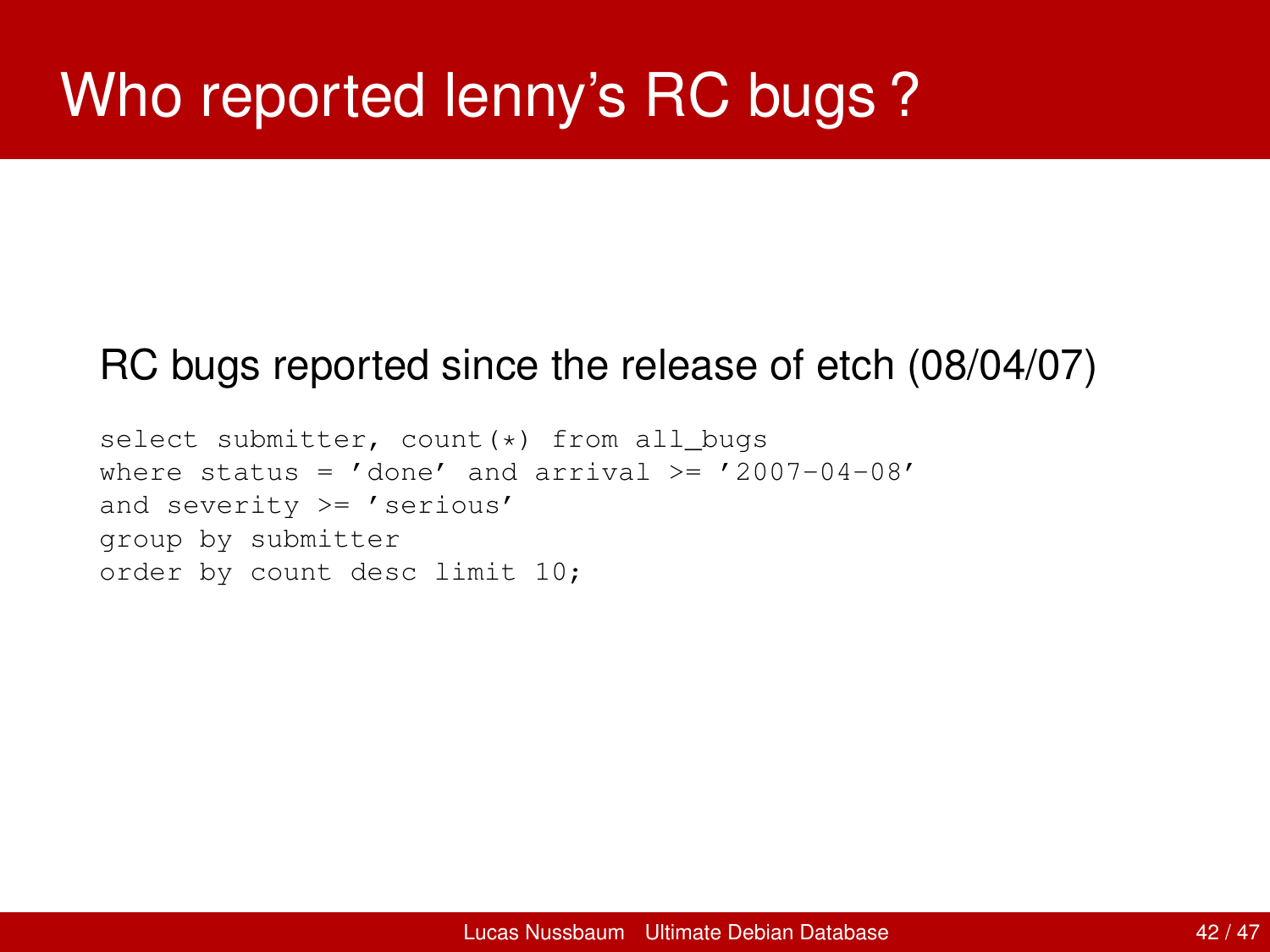### Who reported lenny's RC bugs ?

| name                      | count |
|---------------------------|-------|
| Lucas Nussbaum            | 2045  |
| Michael Ablassmeier       | 458   |
| Bastian Blank             | 429   |
| Matthias Klose            | 323   |
| Kurt Roeckx               | 321   |
| <b>Frank Lichtenheld</b>  | 217   |
| Nico Golde                | 193   |
| Daniel Schepler           | 150   |
| <b>Martin Zobel-Helas</b> | 127   |
| Marc 'HE' Brockschmidt    | 109   |

 $\ddot{\phantom{a}}$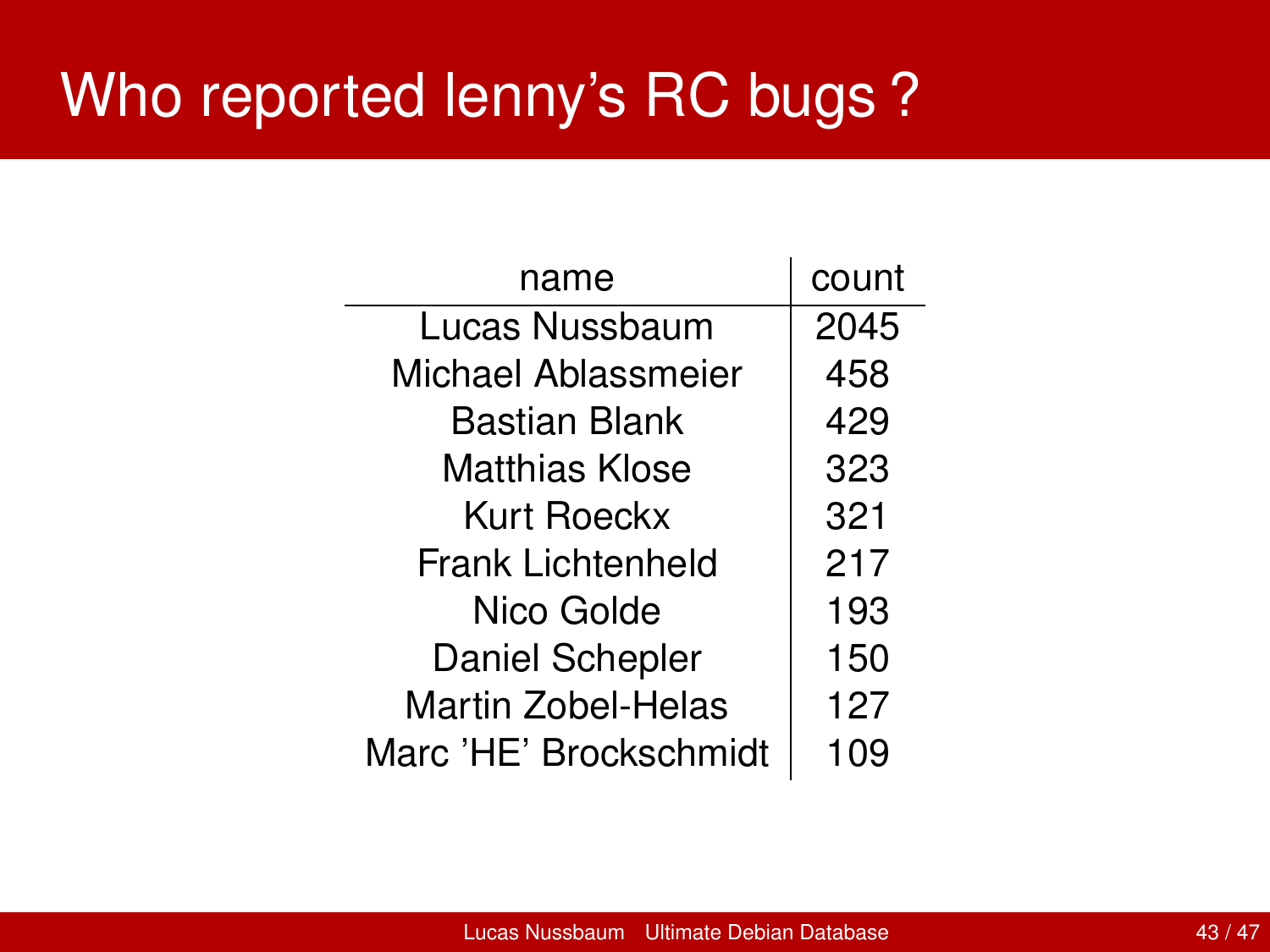# <Insert your query here !>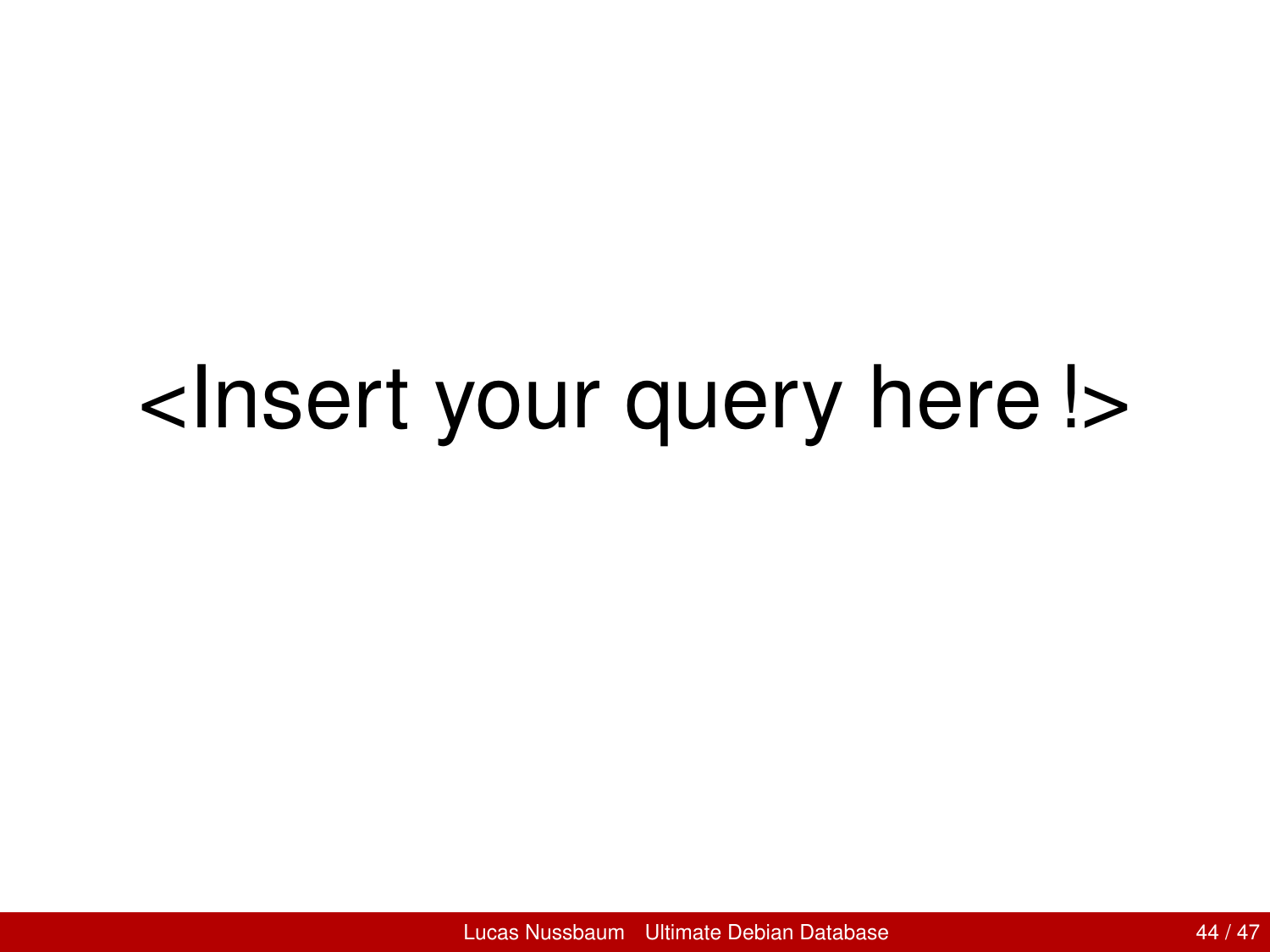We need help to :

- Play with UDD, build tools on top of the DB
	- So we know what's missing/should be improved
- Implement missing importers
	- mostly DEHS, wanna-build, britney, MIA
- Improve performance, if possible

Contact : #debian-qa or debian-qa@l.d.o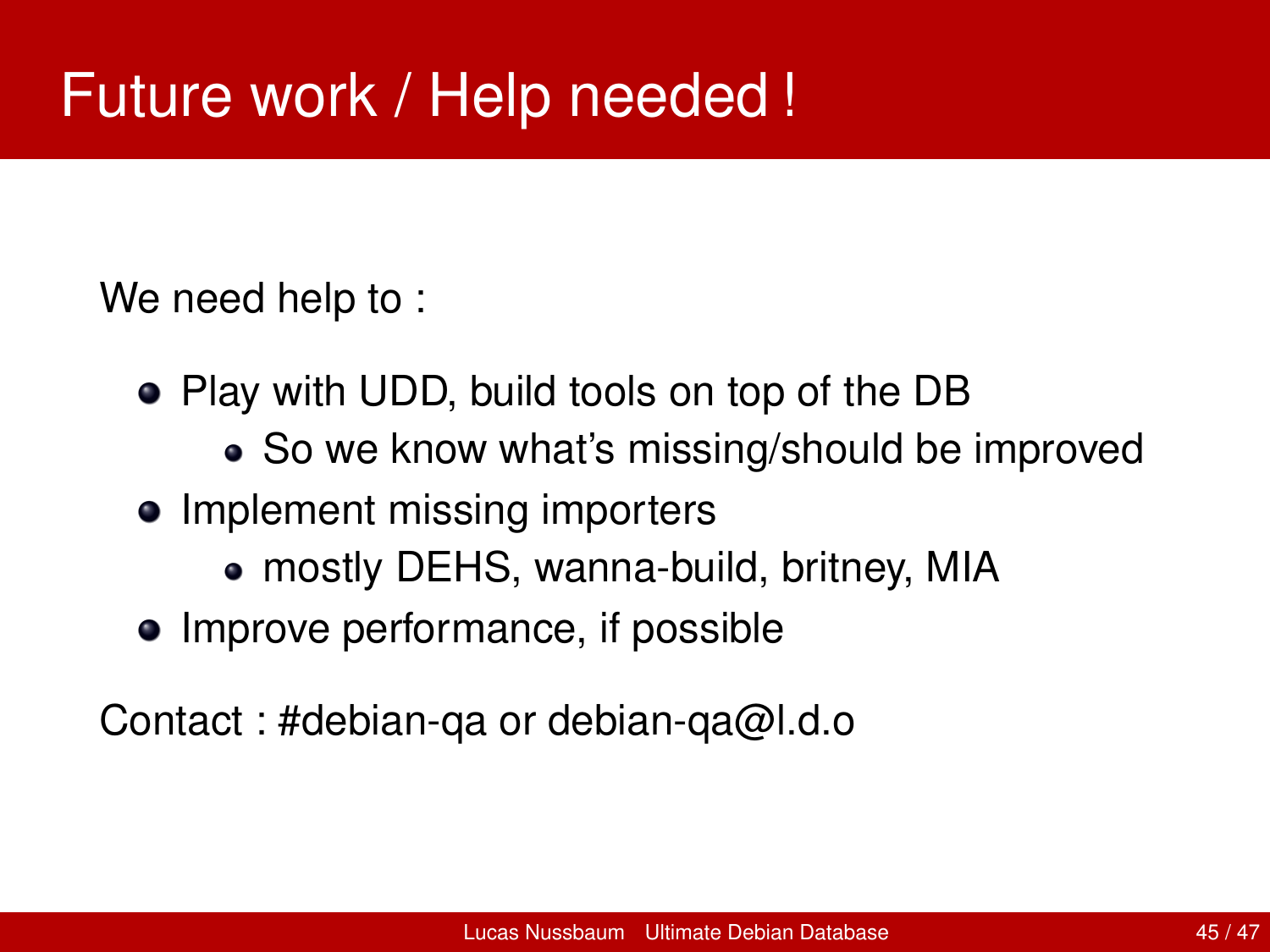# Thank you !

- Christian von Essen (GSOC student)
- Marc Brockschmidt, Stefano Zacchiroli (co-mentors during GSOC)
- German cabal Dalug admins (hosting infrastructure for udd.debian.net)
- DSA, esp. Peter Palfrader, Martin Zobel (hosting for udd.debian.org)
- Everybody for help, feedback and constructive comments